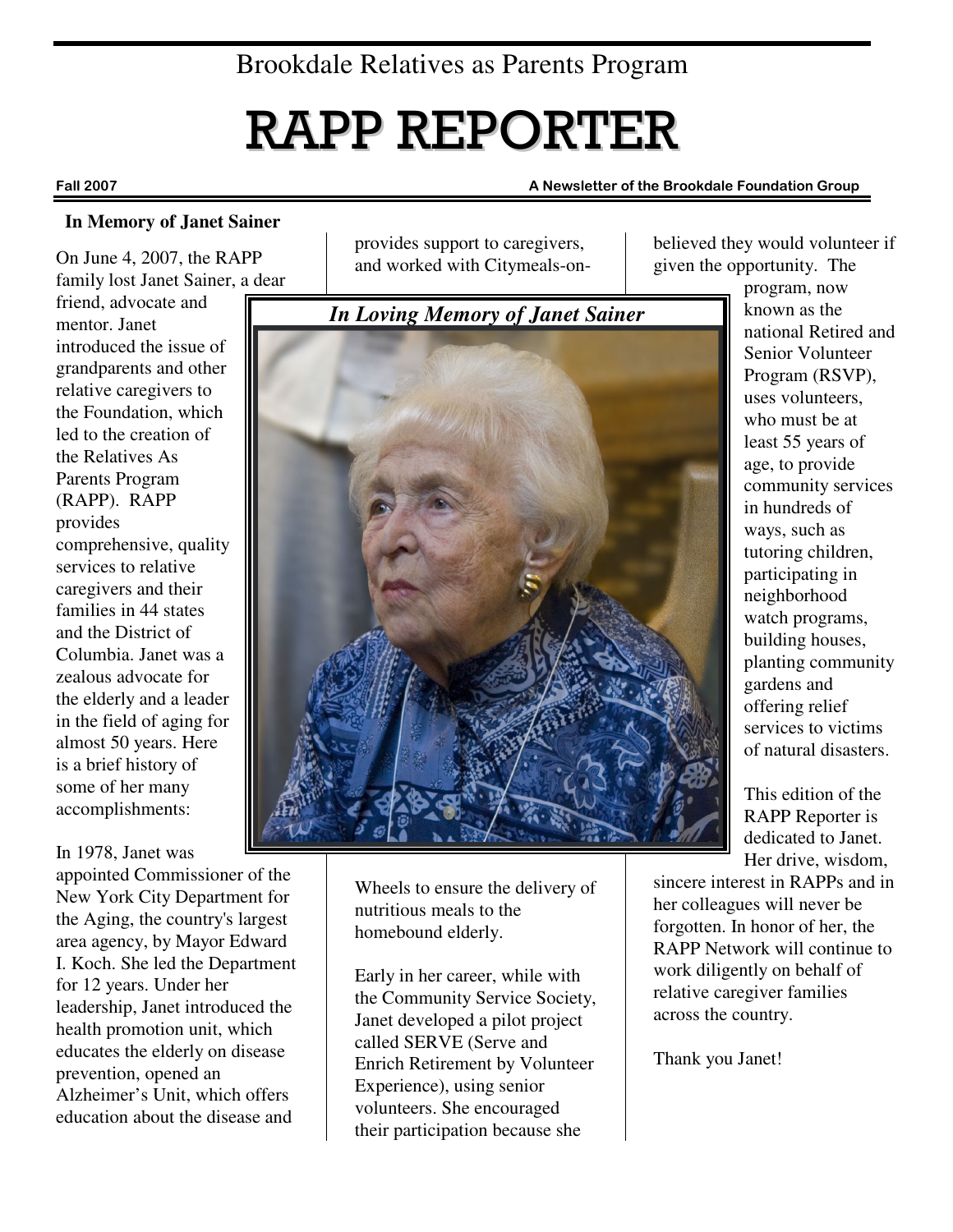#### **RAPP Update**

The RAPP Network continues to grow. The Local RAPP Initiative seeks non-profit organizations interested in creating a support, educational or social group or expanding supportive services to relative caregivers and their families in a specific community; our Regional Initiative seeks non-profit organizations, with experience providing services to relative caregivers, to create and expand groups and supportive services to relative caregiver families in a specific region; and our RAPP State Initiative, provides state leadership on issues faced by this special population. Our Request for Proposals will be on our website in October. We encourage programs from across the country to apply!

During this past year, we were pleased to collaborate with the National Association of Area Agencies on Aging (n4a) and their  $CEO$ , Sandy Markwood, on a publication, "Promising Practices in Encouraging &

Supporting Grandparents and Relatives Raising Children."

Many older adults are the primary caregivers of related

In this issue, RAPP Initiative Highlights:

- RAPP Area Agencies on Aging (AAAs) provide comprehensive services to relative caregivers:
	- Texoma AAA
	- $\checkmark$  Central Illinois AAA
	- $\checkmark$  Washington State AAAs
- Regional RAPPs help create and expand support groups and services for caregivers and their families:
	- $\checkmark$  The University of Maine Center on Aging
	- $\checkmark$  Philadelphia Society for Services to Children
- RAPP Mental Health Programs:
	- $\checkmark$  Lutheran Social Services of Illinois
	- $\checkmark$  Mountain Empire Older Citizens (MEOC)
	- RAPP State Initiatives:
		- $\checkmark$  Montana State University Extension
		- $\checkmark$  Virginia State's Task Force and Information Network
	- RAPP Mentoring Programs:
		- $\checkmark$  Kinship Kare of Northern Arizona's Grandparent Mentor Program
		- $\checkmark$  Upper Cumberland Development District's MaTCH Mentoring Program; and
- The RAPP Funding Alert!

Also Inside:

- An Interview with LeAnn Thieman, Co-Author, Chicken Soup for the Soul
- Help Relative Caregivers get more tax \$\$\$!
- A Legislative Update
- The RAPP- Cooperative Extension Connection
- Tips for Educating Policymakers; and
- Relative Caregiver Resources

children. In order to adequately respond to their needs, AAAs

must provide responsive services and supports. It is our hope that the guidebook, written by RAPP Area Agencies on Aging (AAA) who are

providing comprehensive services to relative caregivers, will help other AAAs provide services to this very special population directly, or through collaborations with other programs, like RAPPs, that are already providing services to relative caregiver families.

"Promising Practices in Encouraging & Supporting Grandparents and Relatives Raising Children," provides examples of replicable programmatic initiatives and is available for download on our website, www. brookdalefoundation. org.

Our RAPP Funding Alert can be found on page 3 of this issue of the Reporter. More information on the RFP is also

available on our website.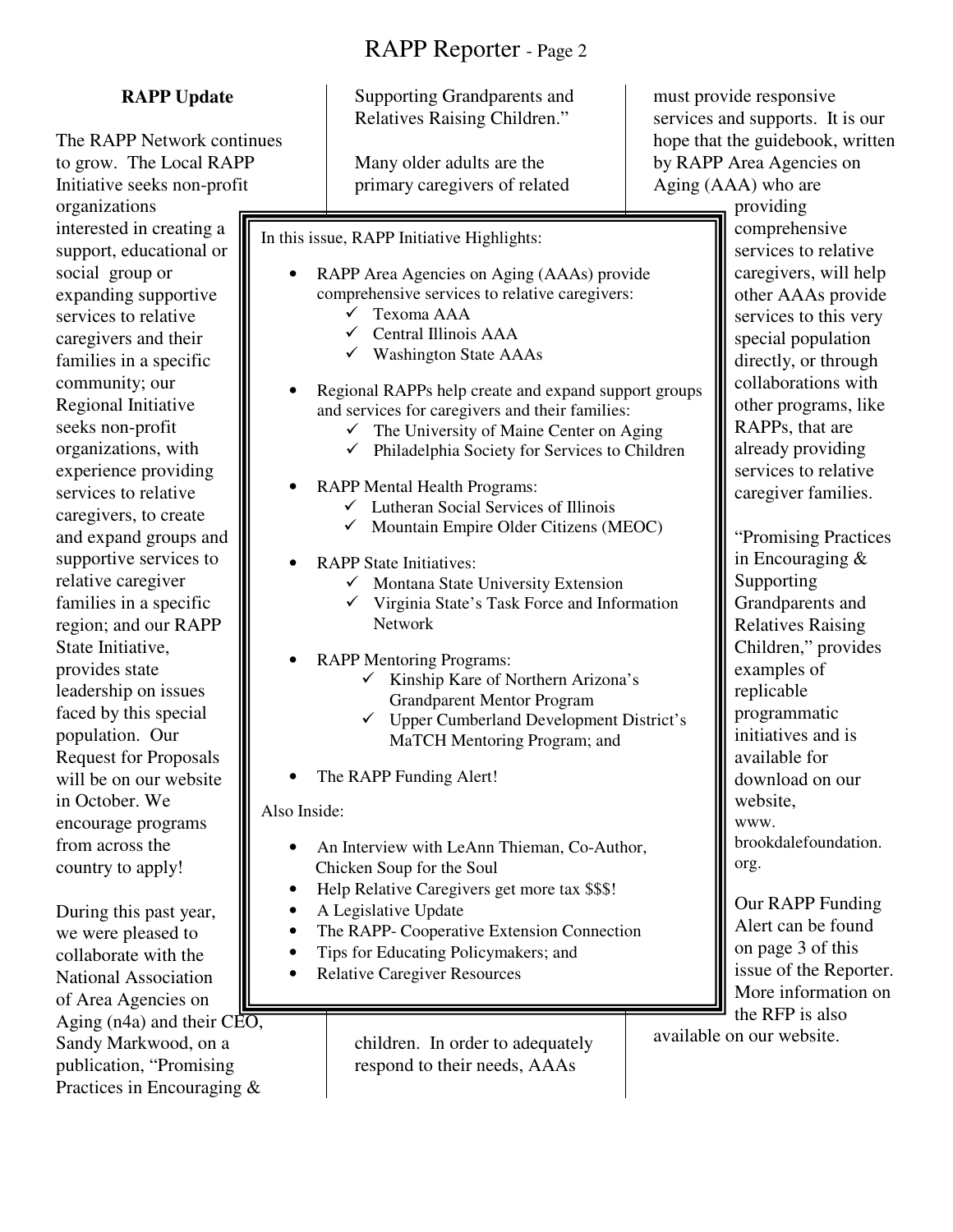We welcome applications from AAAs who are interested in joining us in our mission of providing quality, comprehensive and replicable services to grandparents and other relatives who are the primary caregivers of children.

We have asked a few of our RAPP AAAs to share with our readers some of the ways they have responded to the needs of the older adults they serve who are raising children. This Reporter features those articles.

**Providing Comprehensive Services to Relative Caregiver Families**  Judy Conner, RAPP Facilitator Texoma Area Agency on Aging

Two things are realized when grandparents and other relative caregivers assume primary responsibility for raising their grandchildren or relative children:

> they often lack information about the resources and supportive services they will need to fulfill their basic caregiving effort and also need help understanding how to

manage the emotional trauma experienced by the entire family; and

• children are not living

#### **FUNDING ALERT!**

We are pleased to announce the Relatives As Parents Program (RAPP) Local, Regional and State Seed Grant Initiatives for the year 2008.

**Local, Regional** and S**tate** agencies will be chosen from throughout the United States through a Request for Proposals (RFP) process. Each agency will receive a \$10,000 grant over a two-year period [\$6,000 in the first year and \$4,000 in the second year if all grant requirements have been met], as well as training and technical assistance. Matching support in cash or inkind will be required of all selected agencies. The sponsoring agency must be a  $501(c)(3)$  entity or have equivalent tax-exempt status.

**Deadlines**: Local and Regional proposals**: Thursday, January 10, 2008**. State proposals**: Thursday, February 7, 2008.** 

Selected applicants will be notified in April and be invited and required to attend our National Orientation and Training Conference in Columbia, South Carolina, May 16-18, 2008.

Copies of the Local, Regional and State RFP guidelines and application forms may be downloaded directly from the Foundation's website,

**www.brookdalefoundation.org** in October, 2007.

with relatives because of happy circumstances and, usually, not by choice.

The Grandparents/Relatives as Parents Program of Texoma focuses on meeting the multiple needs of the family. Homes are opened to children who need not only food and clothing, but

therapy, special education, attention to emotional problems and, in many cases, medical attention. In the Texoma area, there are three main challenges

the participants in our program face, 1) fixed incomes, 2) lack of transportation/cost of gasoline; and 3) mental and physical health issues.

The Brookdale Foundation provided the initial funds to begin our kinship program with first and second year funding. Those two years have given us the time needed to, 1) establish our program, 2) build supports, 3) expand our program; and 4) develop and maintain a strong fundraiser to enable the program to continue after the seed money was gone (see the "Fundraiser" section of this article). The following is a summary of the services provided to our relative caregivers:

#### **Benefits**

> Benefit counselors are available, for one-onone counseling and assessment, through the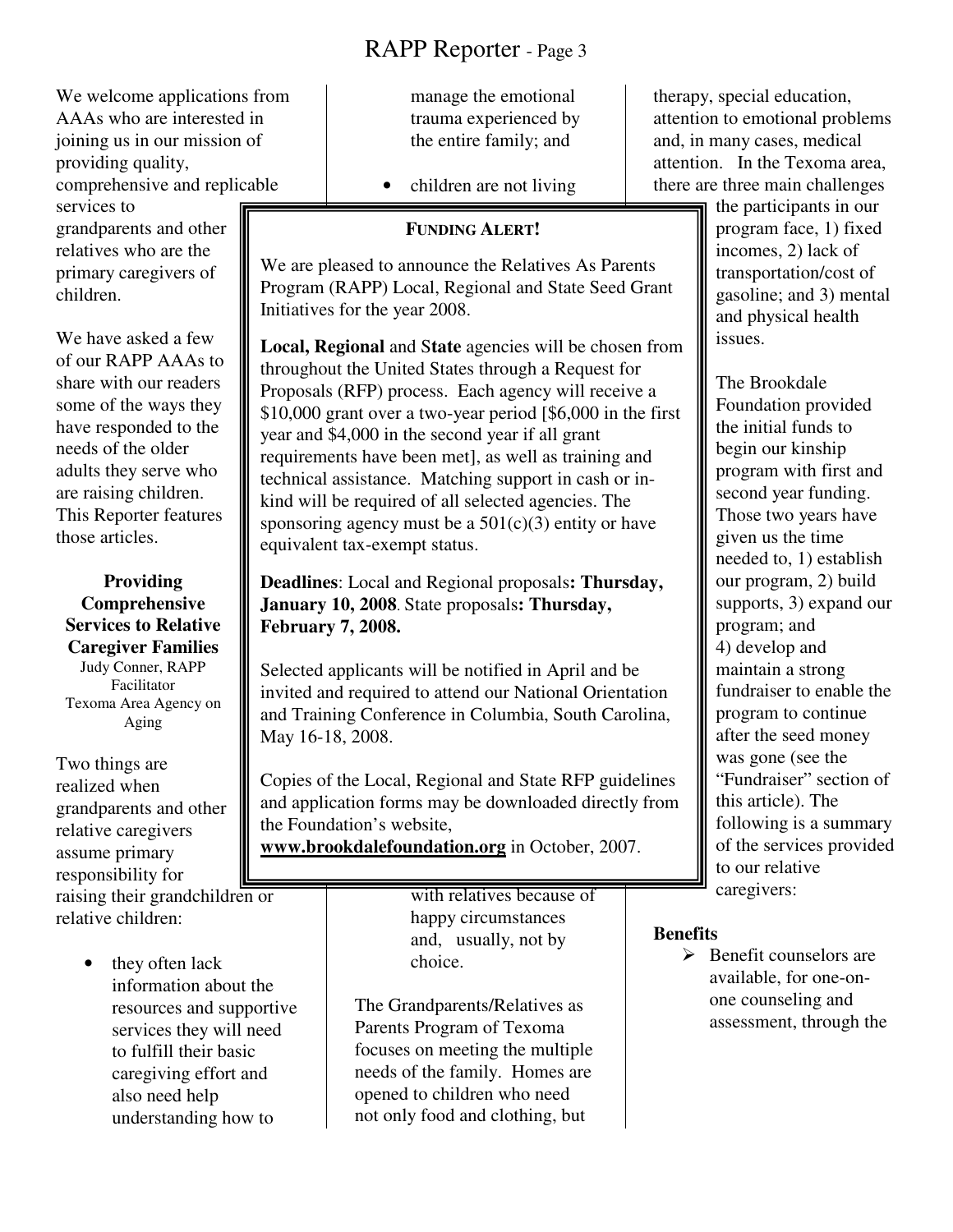Area Agency on Aging of Texoma, where our office is located. Initial contact ensures that grandparents are enrolled in all available public benefits such as TANF/child-only grant, Medicaid insurance for the child and Food Stamps. Benefits counseling is an important service to caregivers as it is difficult for the grandparents to embrace other resources and available programs without first meeting the family's basic need for food and clothing.

- > Financial assistance is available to help with utility bills, gasoline/transportation costs, and other expenses on an individual basis using funds from the Caregiver Celebration Walk (see Fundraiser).
- > Financial assistance is also available, using funds from the Caregiver Celebration Walk, to help with respite care if the grandparent or other relative is also caregiver to an ill or disabled spouse, parent or relative.

#### **Support Groups**

 $\sum$  Our support groups provide a safe place for grandparents and other relatives to speak freely of their frustrations, anger, resentment, guilt, shame, embarrassment and their fear of not being able to raise the children properly. We began with one support group, held during the day, and have now expanded. During the 2007 school year, we will be conducting a total of 5 support groups – day and evening. We have partnered with local area schools and school counselors who not only help contact the grandparents and other relatives, but who also help facilitate the groups.

- **►** We have peer counselors, who are members of our RAPP group, who have been a part of the program for a while and who are now in a position to act as mentors or coaches for the new members of the group. They provide encouragement, support and instruction on meeting the challenges of the situation – "I did it! So can you!"
- $\triangleright$  We provide the services of a Play Therapist or Children's Counselor for the summer months, if needed. The children have a safe, learning environment while the grandparents and other

relatives, who could not have otherwise done so, attend our support group.

#### **Counseling**

- > Mental Wellness workshops, taught by licensed professional counselors, give grandparents and other relatives the in-depth counseling that is needed to overcome mental health issues and to help give caregivers the strength to overcome the challenges life has presented them.
- > Pro bono counseling, including family counseling, is provided by a licensed professional counselor for everyone in our program.

#### **Education**

> Educational workshops, on a variety of topics, provide ongoing encouragement and information to grandparents and their families. According to Tim Dungan, Home Instead Senior Care (www.homeinstead.com), the number one concern for people aged 65+ today is outliving their assets. The second is maintaining their independence and the third is their health and safety. We try to address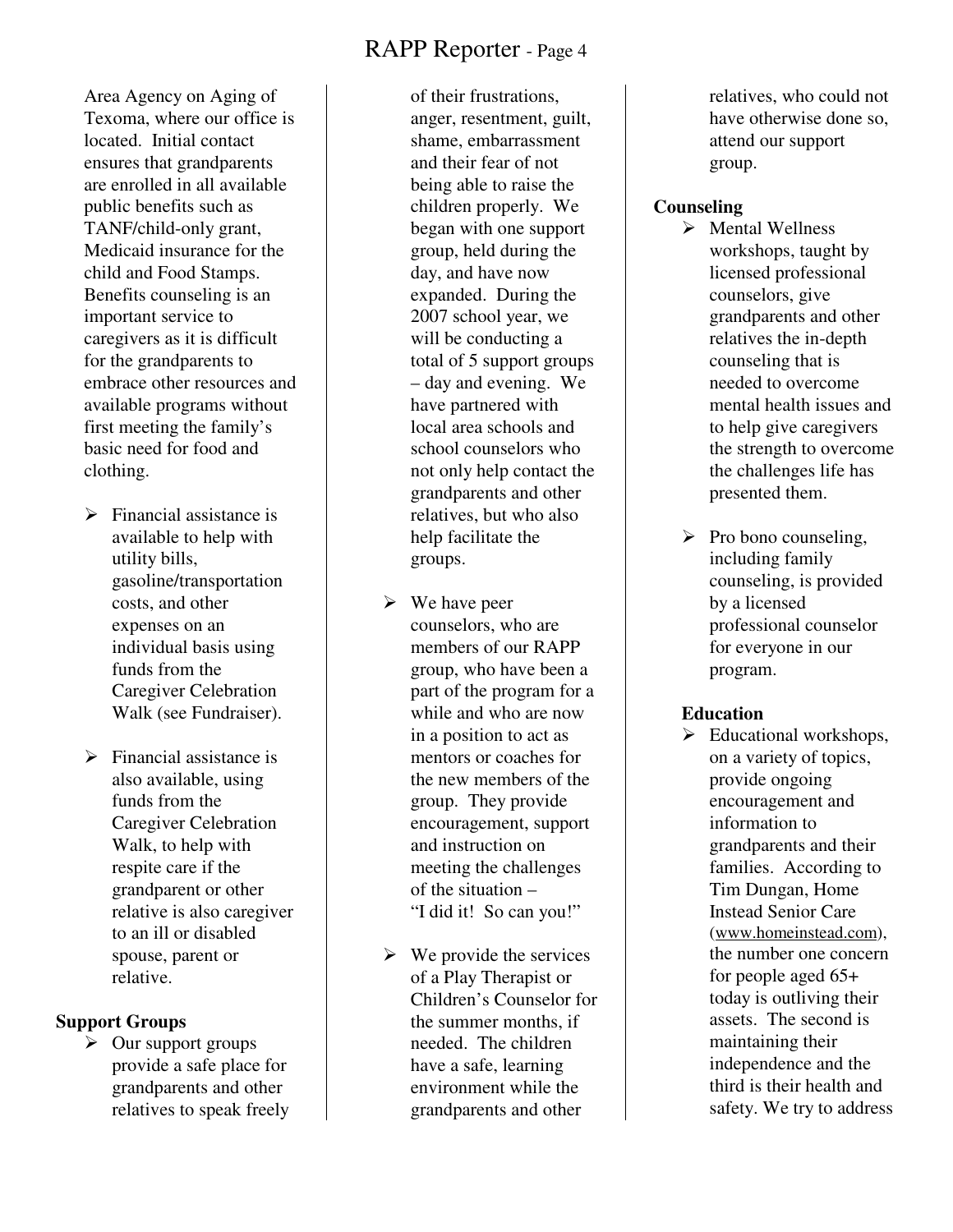these issues in our workshops.

- > "Partners in Education" are seminars held as a result of collaborations between our program and local hospitals, physicians, businesses, social services and agencies. The goal is to provide health and wellness education and counsel to the community. Assistance includes helping those who are unable to obtain prescription medication.
- > Referrals are made to a local college for information on grants available to children and caregivers interested in attending college for a degree or technical vocation.
- > Attorneys provide legal assistance to the participants in our program pro bono and/or at reduced rates.
- > Pharmaceutical companies have provided donations to establish a Library & Resource Center within the Area Agency on Aging of Texoma for caregivers. Available for research are books, DVDs/Videos, TV, DVD/Video Player and a computer with internet access.

#### **Cultural Recreation**

Traditionally, grandparents have fun with the grandchildren, then send them home to the parents. When grandparents are parents, both they and the grandchildren must learn how to be together 24/7. Grandparents are now the disciplinarian, but that does not mean they cannot have fun times together. Intergenerational activities help caregivers and children enjoy fun times together. Here are some examples:

- > The local Children's Theater provides free admission on rehearsal night to all children and the grandparents and relatives raising them, as well as scholarships, for Drama Workshops, for children of all ages who can then audition for parts in various plays. This theater outing is a cultural event that young and old can enjoy together.
- > A Youth Activity Guide of events, programs and camps in the area for children ages birth to eighteen is developed each year. Some camp scholarships are available. The book is provided to our program, free of charge, by the 2-1-1 program of the Area Agency on Aging of Texoma.

> School supplies and other items are purchased by the Caregiver Program for children in school who are being raised by their grandparents and other relatives.

#### **Fundraiser**

At the very first RAPP conference I attended, one of the speakers was telling our group of the great fundraisers their program had developed and maintained. Each one sounded great for them, but for our area and community, they could not work. As if she had read my mind, she said something to the effect of, "These ideas may not work for every area. You must look for that opportunity that is unique for your community." That stayed with me!

In the fall of 2006, certain events happened that provided the perfect opportunity to combine all caregiver programs into the 1st Annual Caregiver Celebration Walk! That first walk raised \$25,000 in cash and in-kind donations. The only stipulation on the spending of the money was that it must be spent on caregivers!

In order to accomplish the fundraiser, community leaders must be involved who have strong vision and leadership for collaborations and partnerships. Every community is unique. We must: 1) get a vision of what will work in our community;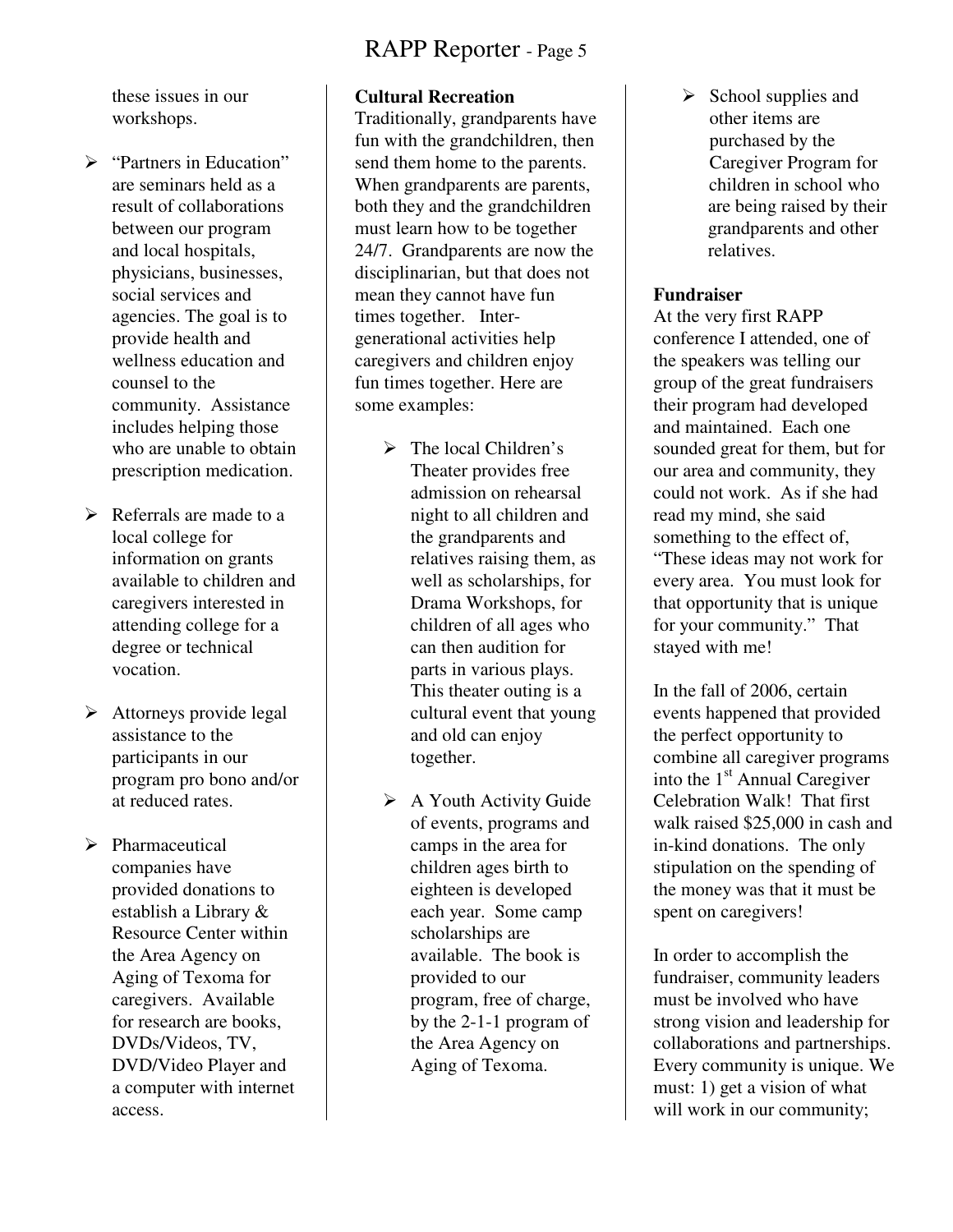2) identify community leaders; 3) build rapport with community leaders; 4) exhibit passion - it ignites others; 5) use existing structures and opportunities; and 6) create new structures and opportunities, if necessary!

Success can be measured by asking this question of our programs, "Are lives, adults and children, being changed for the better by the services our program provides?" AAAs can, indeed, make a difference in the lives of the older adults we serve who are the primary caregivers of children!

Judy Conner is RAPP Coordinator for the Texoma AAA. For more information on their RAPP services, contact Judy at: jconner@texoma.cog.tx.us.

**The Central Illinois Area Agency on Aging Responds to the Needs of Relative Caregiver Families**  Joanne Thomas, Executive Director, Central Illinois Agency on Aging

Central Illinois Agency on Aging (CIAA) is one of thirteen area agencies in the state that provides services to seniors 60 and older, their caregivers and grandparents 55 and older raising their grandchildren. We are a private, not-for-profit agency that serves Peoria, Tazewell, Woodford, Marshall, Stark and Fulton Counties. The Agency receives federal, state

and private funds to administer its numerous programs. In the city of Peoria, there are 2,222 grandparents living with their grandchildren with 39.6% still working (2005 American Community Survey).

Central Illinois Agency on Aging (CIAA) saw, very early, a need in the community to provide support to grandparents and other relatives raising grandchildren. In 1996, through a grant from the Brookdale Foundation, the GRG/RAPP was developed. Through many and varied partnerships over the years, CIAA has maintained a viable program with supportive services including support groups, mental health counseling, legal services, health services, income and food assistance, child care and respite.

Over the years, the collaborations and partnerships that sets the Brookdale Foundation's RAPP Network apart from others, have allowed us to create and expand services for grandparents and other relatives raising children.

The connection with Bradley University's Master's in Counseling Program is an example of one of our collaborative partnerships. The Bradley University partnership paved the way to expanded caregiver mental health services to caregivers, of a variety of care recipients, through the National Family

Caregiver Support Program. Partnerships have also enabled CIAA to serve grandparents under the age requirements of the Older Americans Act funding through the use of the Illinois Department on Aging's State General Revenue Funds (The Illinois Department on Aging is a Brookdale State RAPP).

With each year of operation, the collaborative approaches to resource development and service delivery brings new opportunities for partnerships.

Recently, CIAA was chosen to work with the Greater Peoria Area Chamber of Commerce's Community Leadership School to develop a workshop for grandparents that covered such topics as how to talk to your child's teacher; the legal aspects of custody and adoption; recognizing when gang involvement is a threat to grandchildren; and stress management. This private sector involvement has increased local business awareness and support for grandparents who work and opened the door for increased financial and in-kind support for services. Upcoming private sector projects in development include collaborations with the Junior League of Peoria and Caterpillar HSD.

Public sector development includes working with Peoria School District 150 on a model project involving the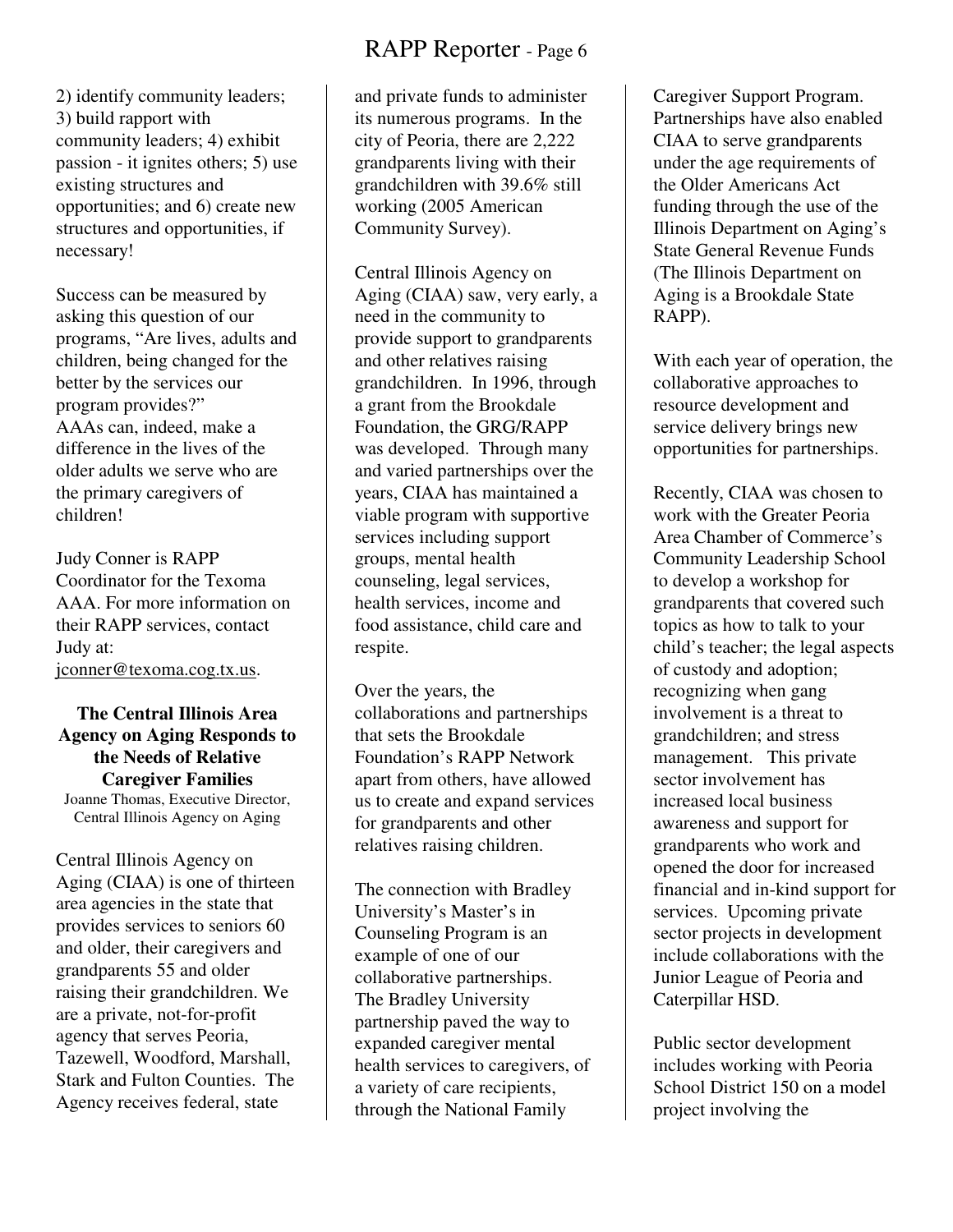Community Schools Program, a partnership with the Peoria Workforce Investment Board and the Community Builders Foundation. This new effort will address literacy needs of grandparents to enhance their ability to affect the educational outcomes of their children; create a joint computer learning program for grandparents and grandchildren; and offer after school tutoring for grandchildren.

Given the increased use of methamphetamines and, in the Midwest especially, the weight loss among girls 15-17 years, partnering with local addiction programs to address the use of methamphetamines among school-age children has also become a priority. Our goal is a high profile conference in spring 2008 using the theme "Meth and Our Children: What Every Family Needs to Know!"

We are pleased that refinements to the National Family Caregiver Support Program have made these services and funds available to a younger segment of grandparent caregivers. We recognize that the funding is not sufficient to meet the needs and that growing the base for all caregivers is essential to further program development. As we continue to work toward this outcome, the Brookdale Foundation has given us a strong collaborative model that encourages public and private partnerships to increase resources at the local

and state levels in order to meet the needs of relative caregiver families.

For more information on Central Illinois Agency on Aging, Inc., please contact Joanne Thomas, Executive Director at jthomas@ciaoa.com or Cathi Sipes, Family Caregiver Information and Assistance Manager, at cathi@ciaoa.com. More information can also be found on their website: www.ciaoa.com.

**Washington State Area Agencies on Aging Provide Support to Relatives Raising Children**  Hilari Hauptman, RAPP State Coordinator

Washington State is proud to be a member of the Brookdale RAPP Family since 1998. Ten RAPP grants have been given to both local and state projects over the last 10 years which have helped fuel activities, supportive services, new networks and legislative changes. This article will highlight examples of what several (of 13) Area Agencies on Aging (AAAs) have been doing to provide greater support for grandparents and relatives raising children in Washington State.

The following example illustrates how AAAs and kinship care providers can work hand in hand to respond to the needs of relative caregivers and their families:

#### **Lewis-Mason-Thurston Area Agency on Aging**

In Olympia, Washington, the Lewis-Mason-Thurston Area Agency on Aging (LMTAAA) Family Caregiver Assistance Specialist referred a 70 year old grandmother to the local kinship care provider, Child Care and Educational Services (CCES). The Kinship program coordinator invited the grandmother to come to the kinship holiday party at the Children's Museum that night, where she could complete an application for the Kinship Caregivers Support Program (KCSP). This program, which receives a state funded annual budget of \$1 million dollars, is an emergent need fund for kinship caregivers. The grandmother was caring for her 12 year old grandson, placed in foster care when he was born, due to his mother's use of methamphetamines. She has informal custody of the boy, who came to live with her when he was six months old. Her income is very limited, with \$761 per month from Social Security and a part-time job as a waitress. The grandmother and grandson were living in a motel because they had been evicted from her home. Her most emergent need was housing. She has a history of cancer and had recently had two strokes. She had been home from the hospital for one day from her latest stroke and felt a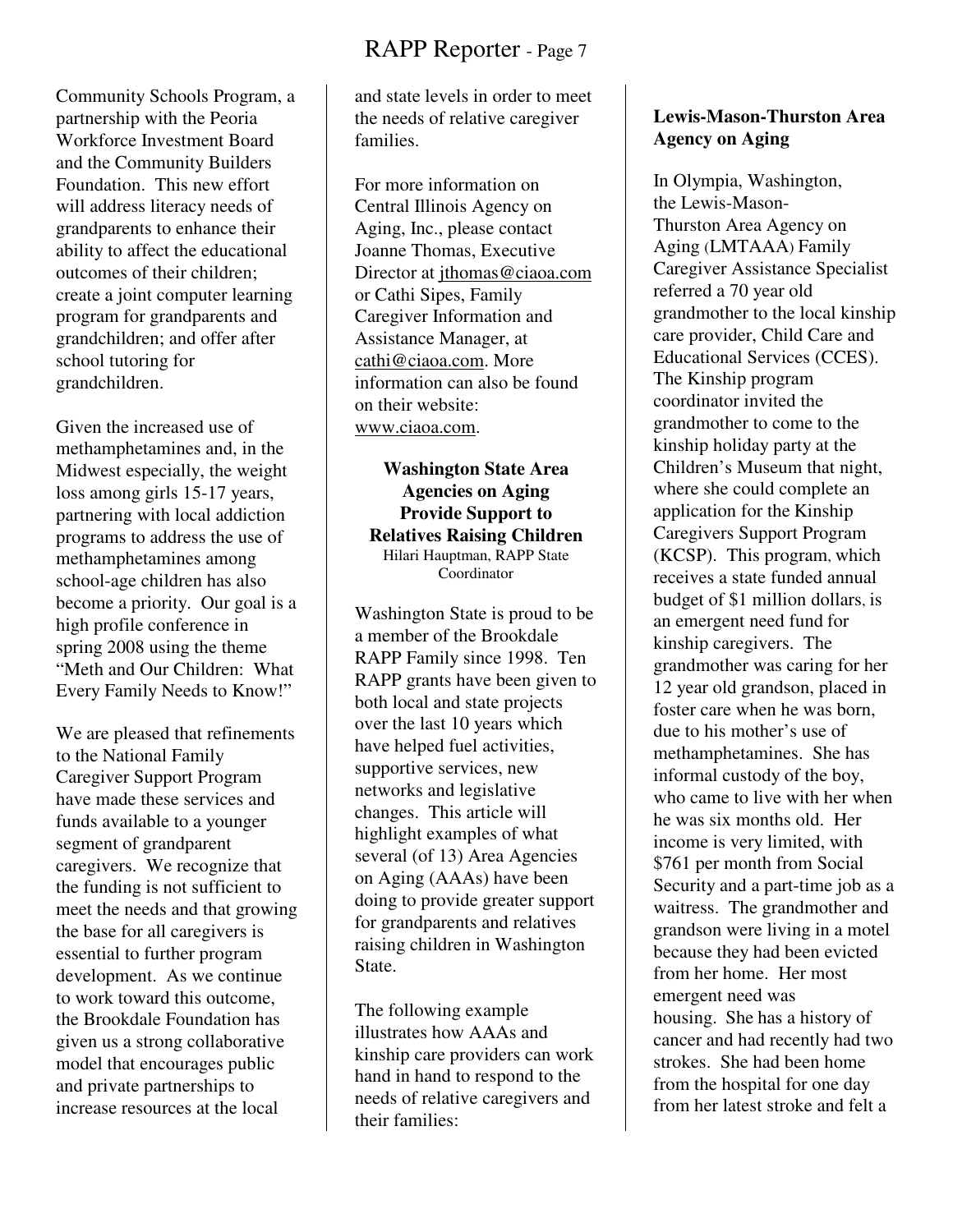little tired, but needed to work a shift at the restaurant to pay for the hotel room so they would have a place to live during Christmas. KCSP was able to pay for one week at the hotel, and the hotel matched that week with another week. The following day, the grandmother went to apply for Temporary Assistance for Needy Families (TANF) and medical coverage for her grandson. With help from the Family Caregiver Support Program staff at the LMTAAA, they were able to qualify for low income housing through the Housing Authority. LMTAAA was also able to provide funds for the cost of the deposit through the agency's Special Assistance Fund. KCSP covered the cost of the application and first month's rent. As a result of the collaboration between the AAA and the local kinship program, the grandmother and grandson were able to move into their own apartment on January 5, 2007!

The Lewis-Mason-Thurston AAA, also, in partnership with its local kinship service providers, offered the following innovative strategies to relative caregiver families:

> In collaboration with the Centralia Community College and Child Care and Educational Services, the kinship provider, a support group, *Grandparents as*

*Parents Education and Support Group,* meets twice a month in Lewis County (a very rural county). College credit is offered to interested participants at no cost. Relatives appreciate this additional benefit!

• Through the Family Support Center in Olympia, a relatives support group (which continued for six years until last year) initiated the "Kin Pal" program, in which the children developed pen-pal relationships with other children, cared for by relatives, in Columbus, Ohio. This program was developed when the facilitator was contacted by the group leader of a support group in Ohio, looking for ideas for their support group. Many of the caregivers in the local support group reported that their grandkids were having a difficult time, with writing, in school. The Kin Pal Program was created to help the children by having them put their feelings in writing and sharing them with other children being cared for by grandparents and other relatives.

**Aging and Disability Services/ Seattle-King County AAA** 

The Aging and Disability Services Area Agency on Aging (ADS AAA) is one of six AAAs who received state funding to operate a Kinship Navigator Program (this is one of two sites established in 2005; four others are developing new sites for fall, 2007). In 2004, Casey Family Programs, in conjunction with the Washington State Kinship Oversight Committee, developed a Kinship Navigator model that, for 18 months, was located in Seattle and Yakima. For information on the program's initial evaluation report and the replication guide developed by Tri-West, go to the Washington State Kinship Care website at: http://www1.dshs.wa.gov/kinsh ipcare/ (under "Professionals" heading).

The AAA works closely with Senior Services of Seattle-King County who sponsors the Kinship Navigator Program. They have a full-time Navigator and three back up Family Caregiver Specialists who are all kept very busy helping relatives find the critical resources they need while providing them with a compassionate ear.

The ADS AAA also developed a Request for Proposal (RFP) in 2005 to select three community organizations that could best provide a variety of services to relatives raising children through the National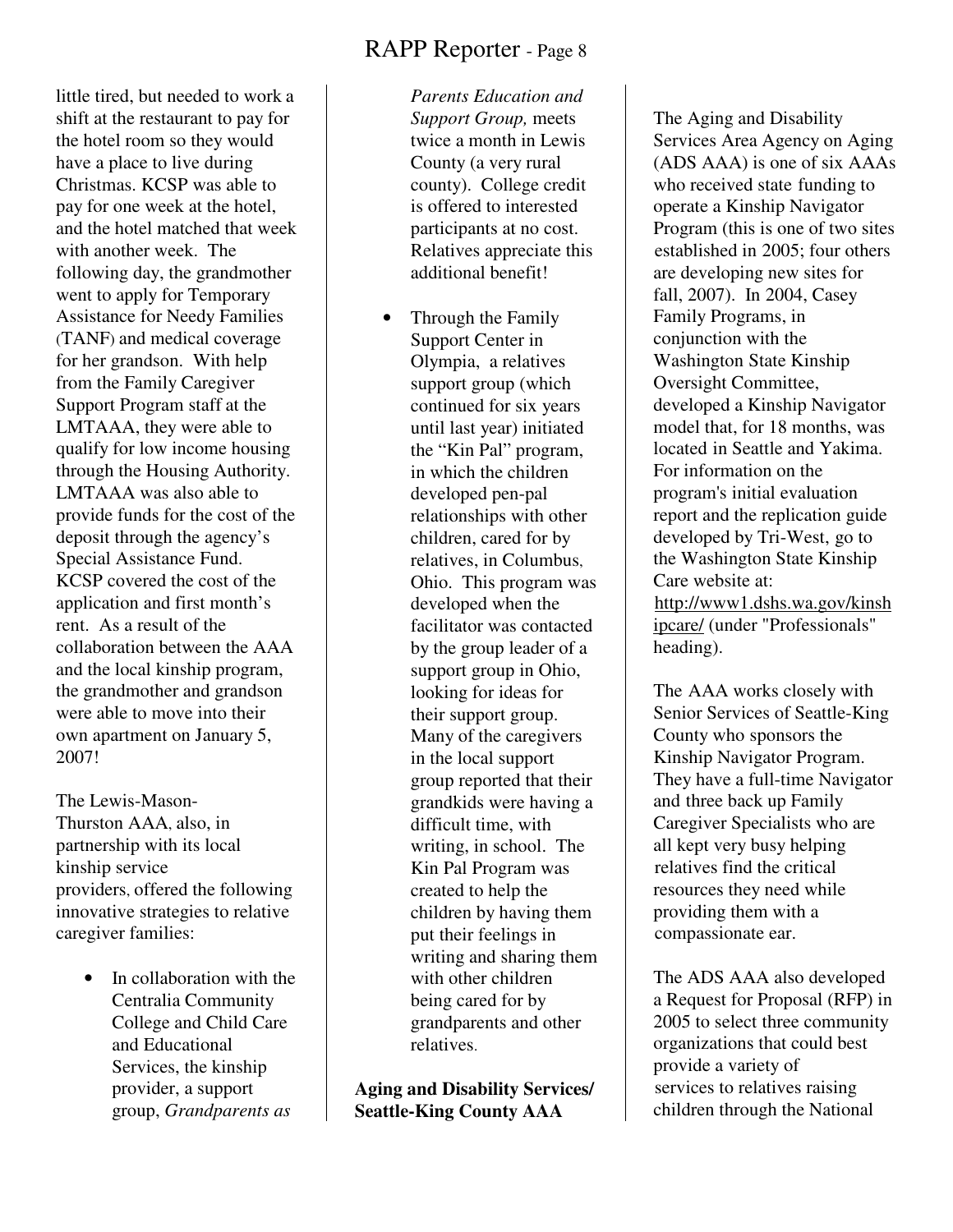Family Caregiver Support Program funded by the Older Americans Act. The selected providers offer regular workshops on issues such as school, health, legal and financial topics. They provide outreach and referral to services, assist with costs associated with summer camp, seed money for holiday celebrations, tutoring assistance and school supplies**.** The programs also hold therapeutic support groups for kinship caregivers and children's social skills groups, along with an evening meal and some transportation assistance. One of the groups offers its members special activities like a summer picnic, a winter holiday party and pizza and bowling throughout the year**.**

The ADS AAA is involved in an impressive model called the *King County Kinship Collaboration,* was created, because of interest, at the 2004 King County Kinship Gathering, in creating a collaborative partnership that could respond more comprehensively to the specific needs of kinship families and caregivers. Since August 2005, kinship caregivers and representatives from about 30 different organizations from throughout the county have been laying the groundwork for such a partnership. A truly collaborative initiative, the Kinship Collaboration was spearheaded by Casey Family Programs and is now supported

through four organizations: Casey Family Programs, DSHS/Children's Administration, Senior Services and Aging and Disability Services. In addition to the above, a charter agreement was developed and signed by twelve lead organizations.

About 25 individuals—a mix of caregivers and staff from a diverse group of agencies comprise the Collaboration's full group, which meets to network and help build on the Collaboration's work. In addition, an Advisory Council of caregivers drives the activities and direction of the group. Executives from each lead organization join with kinship caregivers to make up a Steering Committee of the Collaboration, whose job it is to provide resources and administrative guidance.

Since its inception in the fall of 2005, the King County Kinship Collaboration has:

- Completed a comprehensive review of the strengths and challenges of current services in King County;
- Defined its mission, vision and values and identified ideal qualities for supporting kinship care families;
- Reviewed successful collaborative models serving kinship care providers in Tucson, San Francisco and Los Angeles

to see what can be learned from them;

- Developed a charter agreement between 12 lead agencies to support the planning and work of the Collaboration;
- Identified a model for delivering services to kinship families throughout King County;
- Hired a full-time Project Coordinator; and
- Developed a brochure, for the public, that identifies ten sites where relatives can call to connect with services, resources, referrals and information.

Questions or comments about this Collaboration, can be addressed to the Project Coordinator, Barb Wiley at (206) 268-6785 or through email at barbaraw@seniorservices.org.

#### **Pierce County Aging & Long Term Care AAA**

The Pierce County AAA has been linked to kinship care activities for many years. For the past four years they have supported the Relatives Raising Children Summer Youth Activities Program by providing \$15,000 (through the National Family Caregiver Support program). This program was developed by the Pierce County Relatives Raising Children Program, sponsored by Child and Family Guidance Center. Edith Owen, a long time RAPP member (since '97) developed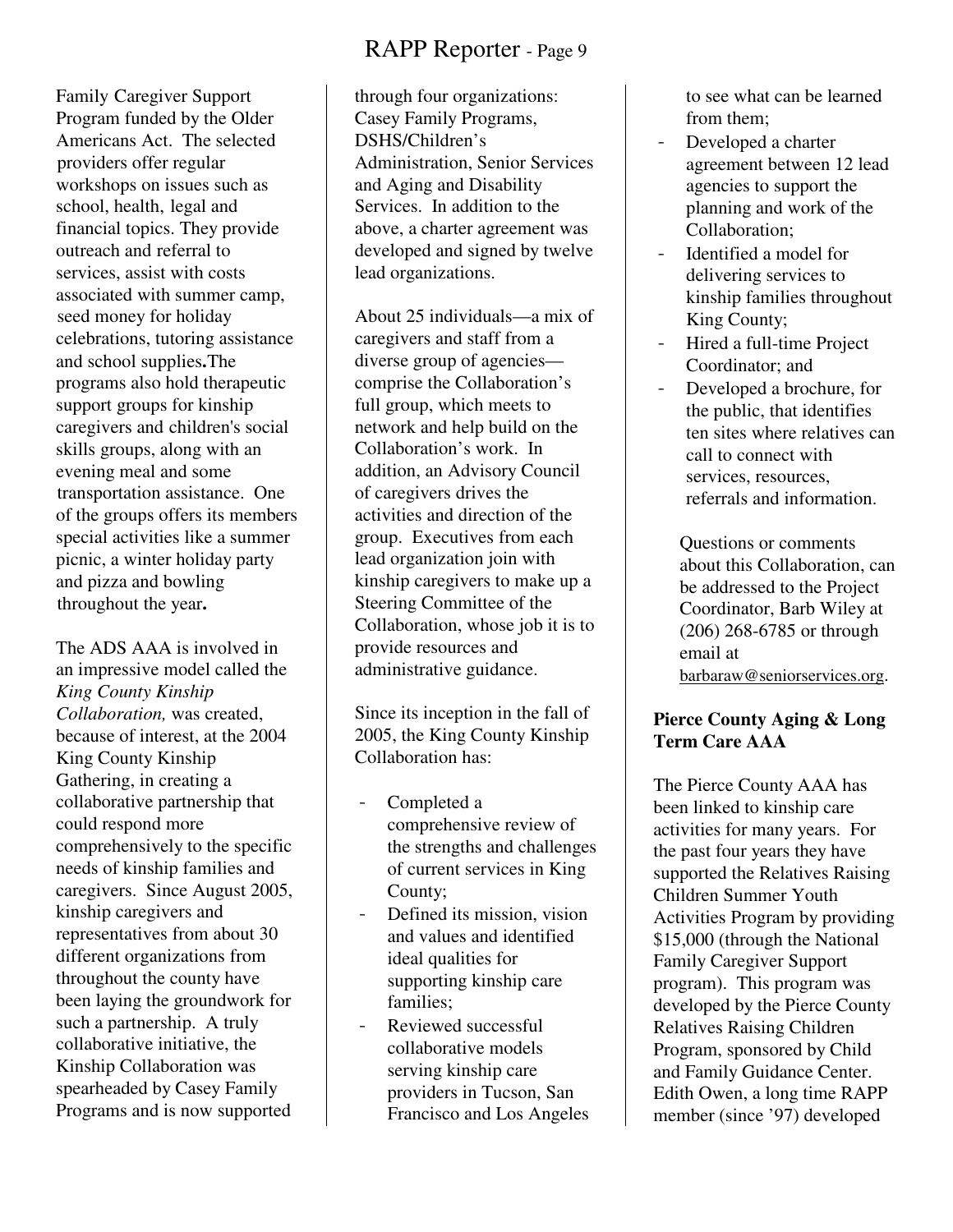and runs the program which creates summer respite opportunities for relatives while offering children of all ages fun and meaningful camp experiences. The fifty children who participate each summer have over 100 different camp opportunities to choose from including day camps, sports camps, special needs camps, resident camps and camps for children attending summer school.

A camper who participates in the program recently wrote:

#### *To Whom It May Concern,*

*I would like to thank you for paying for my camp. Even though it rained every day, I loved camp. I would not have been able to go to camp if you hadn't been able to pay for me. I hope the program is continued in the future years so that I can enjoy these wonderful camps every year. Thank you so much. (Signed, a youngster being raised by a grandma and grandpa)* 

The Pierce County Relatives Raising Children Program, with support from the AAA, also sponsors a popular annual allday conference and provides counseling services for both children and relative caregivers. Edith has been particularly successful in gaining the support of nontraditional community agencies, including the county's juvenile court and a men's prison, to

assist with mailings and designing a kinship engraved wood gift for relatives.

For more information on the program, contact Edith Owen, Coordinator, at 253-565-4484 ext.105 or edith@cfgcpc.org.

#### **Native Kinship Care Initiative**

In 2003, Washington State received a second grant from the Brookdale Foundation to develop, in collaboration with two AAAs; Northwest Regional Council and the Olympic AAA and two staff, Sharon Wolf and Sheryl Lowe, who are tribally affiliated, a new Native Kinship Care Initiative. Resources and events were developed to help provide needed information to members of 11 tribes. Activities have included training and guidance, about the success of their exemplary model, from the Founder and former coordinator of the Native American Kinship Care Program (NAKCP), funded by Casey Family Programs; surveying Native kinship caregivers regarding their need for services and resources; developing three one-day Native Kinship Care trainings and gatherings that recognized and honored the care provided by relative caregivers and provided critical information on topics such as legal issues, Indian Child Welfare Act, grief and loss, support groups, nutrition, family group conferencing and other important issues.

Sharon Wolf created a tribally focused Grandparents Raising Grandchildren Resource Guide which was disseminated at trainings and through the mail both in and outside of Washington State. Currently, in the Northwest AAA service area, Eythl Warbus, who is the new Coordinator of the program, is working with other tribal partners to start a support group on the tribal lands of Nooksack and Lummi. The group is in the planning stages and working to form a group of grandparents/relatives from each of these 11 tribes. Sheryl Lowe is currently working with Washington State University Extension Services to sponsor a "Parenting the Second Time Around," (PASTA) facilitator training in October 2007. The training will be for staff and caregivers of local tribes on the Olympic Peninsular who are interested in providing classes based on this curriculum (For information on the PASTA training curriculum, please see the resource section of this Reporter).

For information on WA State's RAPP initiatives contact: Hilari Hauptman at: 1-800-422-3263 or at haupthp@dshs.wa.gov.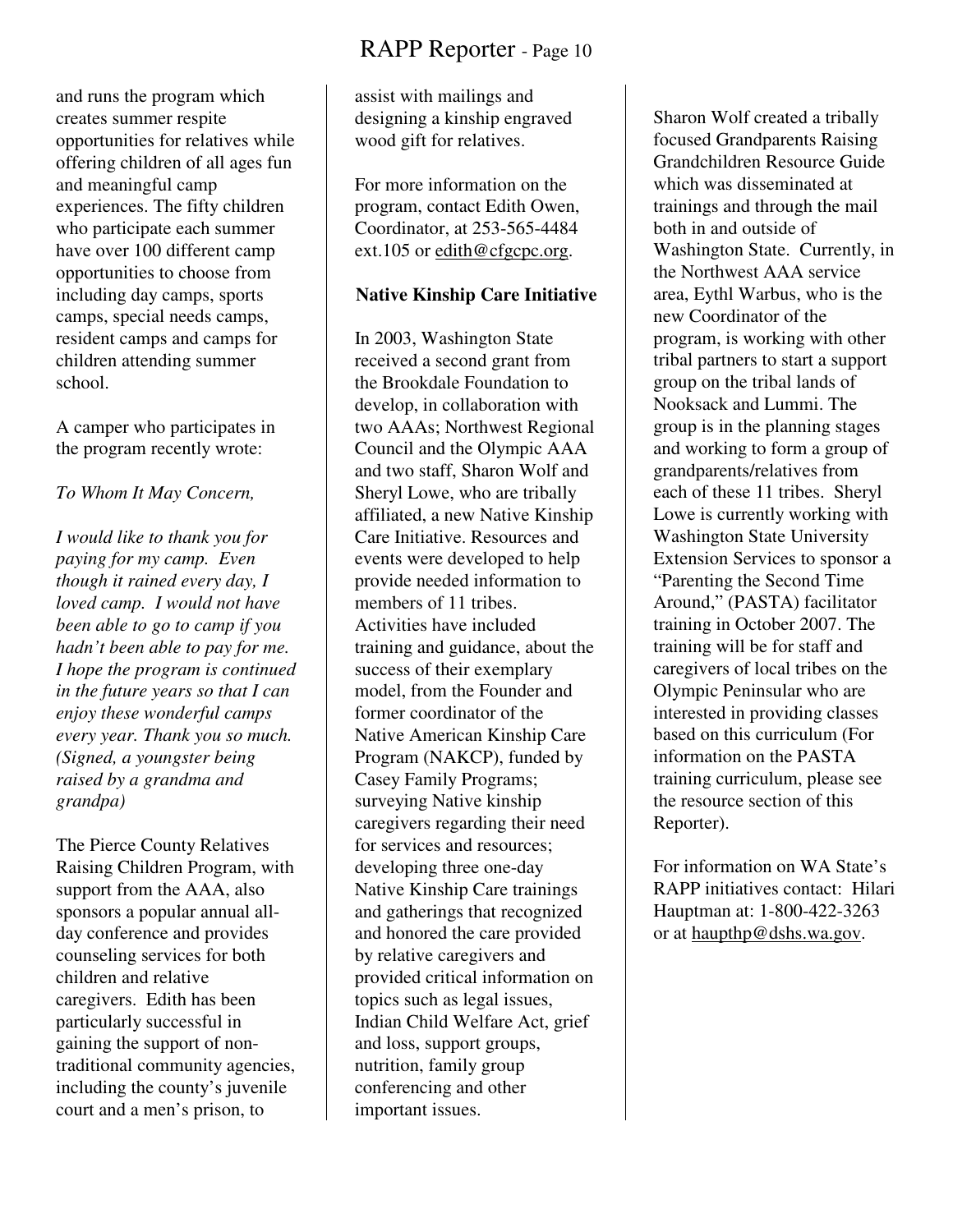#### **A Legislative Update**

Jaia Peterson Lent, Generations United

#### **Kinship Caregiver Support Act**

The Kinship Caregiver Support Act (S. 661, H.R. 2188) would provide a range of supportive services to children being raised by grandparents or other relatives. The bill was recently reintroduced by Senators Hillary Clinton (D-NY) and Olympia Snowe (R-ME) in the Senate and Representatives Danny K. Davis (D-IL) and Timothy Johnson (R-IL) in the House. Each bill has 16 co-sponsors. Additional support is needed to help raise the visibility of the bill and increase its chances for passage.

#### **Kinship Caregiver Support Act Provisions:**

1. Establishes a **Kinship Navigator Program**, which will help link relative caregivers, both inside and outside of the formal child welfare system, to a broad range of services and supports that will help them meet the needs of the children in their care. It also will help agencies more effectively and efficiently serve kinship care families. State or local agencies, agencies serving large metropolitan areas, and Indian tribal organizations or a consortium of tribal

organizations may apply for competitive grants;

- 2. Establishes a **Kinship Guardianship Assistance Program,**  which will give states the option to use federal funds for subsidized guardianship payments to relative caregivers on behalf of the children they are raising in foster care, provided the children are eligible for federal foster care payments. State agencies must take steps to rule out return home or adoption for the children and take other steps to ensure that this placement is the best permanency alternative for the child;
- 3. Allows states to establish **separate licensing standards for relative foster parents and non-relatives foster parents,** provided both sets of standards protect children and include criminal record checks. This provision recognizes that certain licensing standards for non-relative foster parents, such as requiring a separate bedroom for each child, may not be appropriate for foster parents who are related to the child;
- 4. Requires state child welfare agencies to **provide notice within 60 days of the removal of a child from the custody of the child's parents, to all adult grandparents and other relatives of the child**, subject to exceptions due to family or domestic violence;
- 5. **Expands eligibility for the education elements of the Chafee Foster Care Independence Program** to include youths exiting from foster care to legal guardianship. This helps current and former foster care youths gain access to higher education through tuition assistance in the form of Education and Training Vouchers (ETV).

The House Ways and Means committee is responsible for reviewing the bill, determining whether or not to make any changes, and deciding whether or not to pass it along to the full House of Representatives to be considered for a vote. This year, the Ways and Means Committee has been showing significant interest in issues related to foster care and child welfare and has been holding hearings to learn more about needed policy changes. In the Senate, both Democratic and Republican leaders of the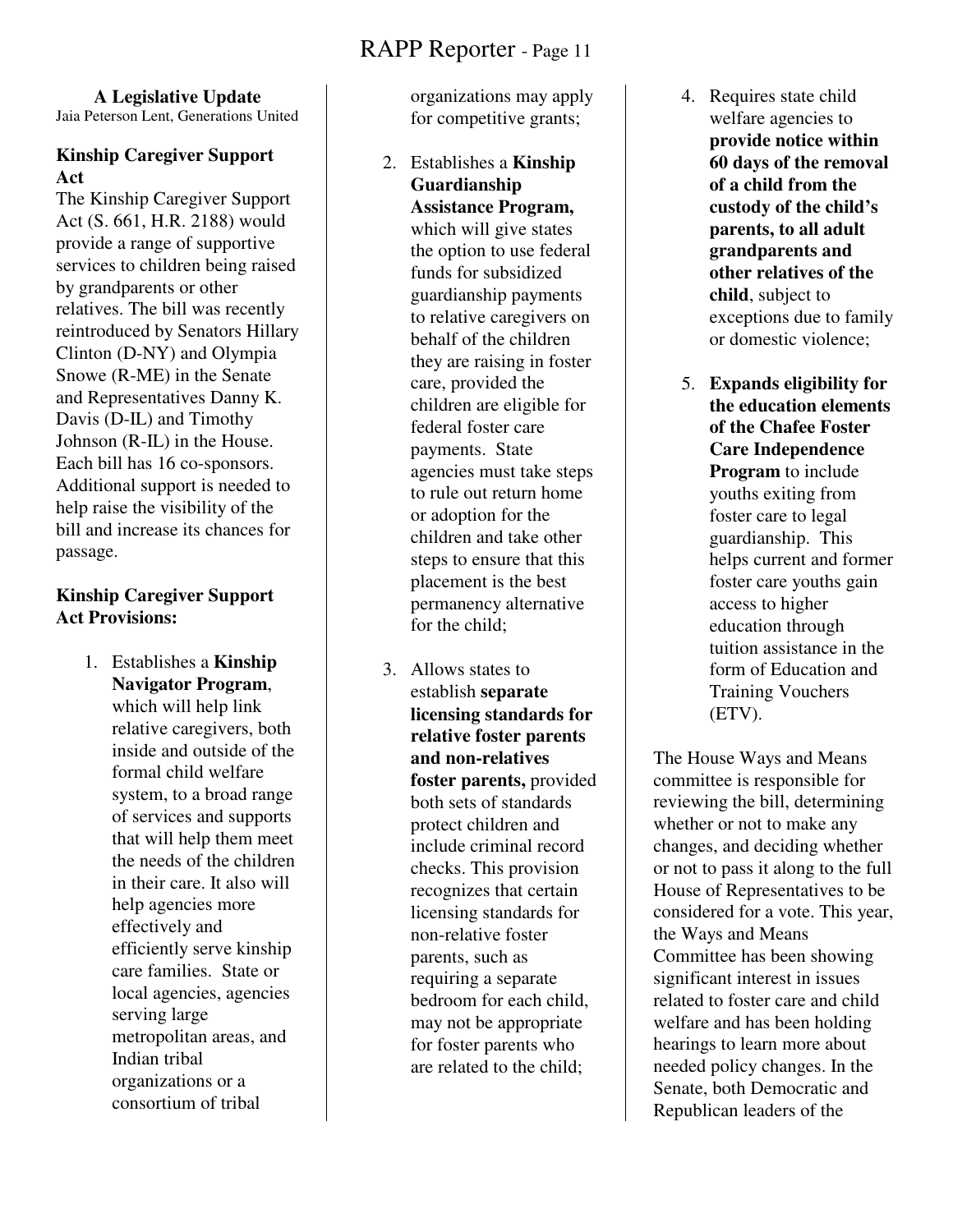Finance Committee, which is responsible for the legislation there, have made statements urging strong consideration of supports like subsidized guardianship to help children leave foster care to permanent homes with relatives. Many advocates are optimistic that some child welfare reforms will pass in the 110th Congress. However, the attention given to this issue continues to compete with other priorities including some that are of significant importance to grandfamilies such as the State Children's Health Insurance Programs.

Educating your legislators makes a difference! Recently, Generations United held a Hill day during their biennial conference where many caregivers and other advocates met with their legislators to talk about the challenges grandfamilies face and to urge support for the Kinship bill. At least 12 additional legislators agreed to co-sponsor the bill following those meetings!

For more information on the Kinship Caregiver Support Act, contact Jaia Peterson Lent at jlent@gu.org or 202-289-3979.

#### **State Children's Health Insurance Programs**

The State Children's Health Insurance Program (SCHIP) is due to be reauthorized before September  $30<sup>th</sup>$  this year. SCHIP is the federally subsidized children's health insurance program for children

whose families are too poor to afford private health insurance, but too well-off to qualify for Medicaid. Within broad federal guidelines, each state determines the design of its program, eligibility, benefits and payment levels. The program is known by a different name in each state.

Like many programs, covering everything from food stamps to museums to voting procedures, SCHIP must to be reauthorized every few years if it is to stay in effect. The good news is that both the House and the Senate have passed Bills reauthorizing SCHIP. However, before the Bill can go to the President's desk for his signature or veto, the House and Senate must agree on a single version of the Bill. At the time of writing, during the August lull, legislators were being assigned to the conference committee, who has the task of producing a compromise between the House and Senate versions of the reauthorization.

Both versions include massive funding increases, as well as vastly improved enrollment strategies, designed to cover many more low income kids. House and Senate leadership are confident that they can produce a compromise. But neither is sure that the President will sign. His staff has said that he could veto if the final SCHIP Bill is too expensive.

For more information contact Vicki Bolton, vbolton@gu.org or 202-289-3979

#### **Living Equitably: Grandparents Aiding Children and Youth Act (LEGACY)**

In 2003, provisions of the LEGACY intergenerational housing bill were signed into law as part of the American Dream Downpayment Act. The provisions call for a study of the housing needs of grandparents and other relatives raising children; training for Housing and Urban Development (HUD) officials on issues affecting grandfamilies; and housing demonstration programs designed specifically to support grandfamilies. In 2006, \$4 million in funds were appropriated to implement the Act. Generations United worked with HUD to provide national satellite training to HUD employees on the special housing needs of grandfamilies in May of 2007. HUD is expected to release the study of grandfamilies housing needs and notice of funding availability for the housing demonstrations later this fall.

#### **National Family Caregiver Support Program**

The National Family Caregiver Support Program (NFCSP) has been supporting caregivers with information, respite and other services since 2000. The age at which relatives raising children become eligible for the NFCSP was lowered from 60 to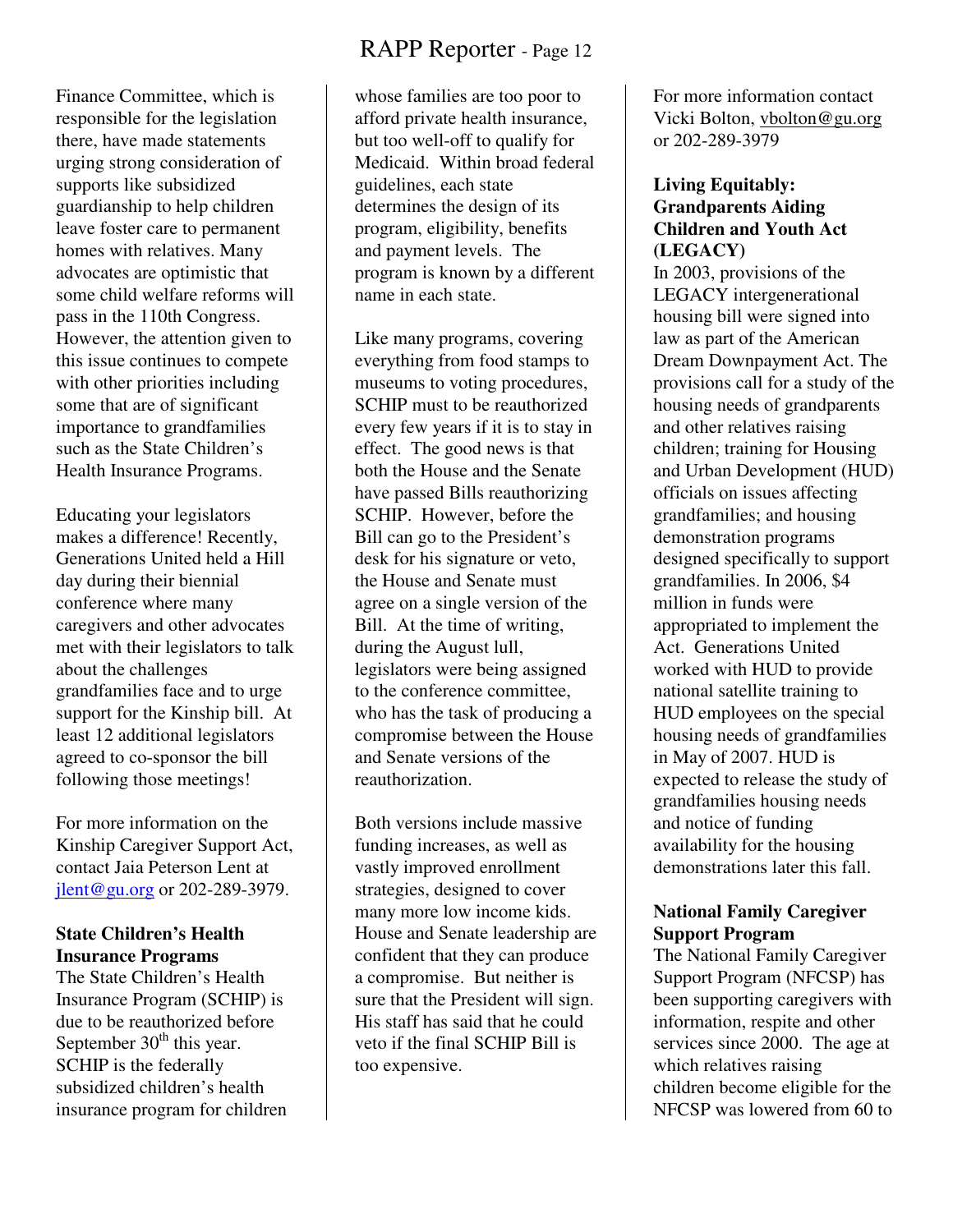55 when the Older Americans Act was reauthorized last year. In addition, older people who are caring for an adult relative with a disability now also qualify for supportive services. Advocates have requested funding of \$190 million for this important program, an increase of \$32 million on current funding levels, to recognize the need to provide support to newly eligible families, as well as increasing the level of support available to all family caregivers. More than 400,000 grandparents raising grandchildren are newly eligible, along with thousands of older people caring for adult relatives with disabilities. For more information contact Jaia Peterson Lent at jlent@gu.org or 202-289-3979.

#### **Lifespan Respite Care Act**

The Lifespan Respite Care Act passed and was signed into law in December, 2006. The Act authorizes competitive grants to states to make quality respite available and accessible to family caregivers, regardless of age, disability, or family situation. The legislation allows grantees to identify, coordinate and build on federal, state and community-based respite resources and funding streams, and would help support, expand and streamline planned and emergency respite, provider recruitment and training, caregiver training, and evaluation.

Unfortunately, funding for Lifespan Respite has not yet been appropriated. The House appropriations bill includes \$10 million for the program, but the Senate version does not. Advocates are encouraging those who support the program to contact their legislators and urge them to retain the \$10 million for Lifespan Respite Care in the FY08 Labor, HHS, Education Appropriations bill.

For more information about the Lifespan Respite Care act visit http://www.chtop.org/NRC.htm or contact jbkagan@verizon.net.

**Proven Partnerships, Proven Impact: The RAPP-Cooperative Extension Service Connection**  Caroline Crocoll, National Program Leader-Family Science

The Cooperative Extension System is a national, publicly funded, non-formal educational network meeting the need for research and educational programs that enable people to make informed decisions; become self-reliant; improve their quality of life and wellbeing; and engage fully in the growth and development of their communities. Established in 1914, this unique system is intended to provide a broad segment of the population with practical education that has direct relevance to their daily lives.

The partnership that supports the Cooperative Extension System is a collaborative one

and includes the Cooperative State Research, Education and Extension Service (CSREES) www.csrees.usda.gov an agency of the U.S. Department of Agriculture www.usda.gov, the 108 land-grant universities (in every state and territory) http://www.csrees.usda.gov/qlin ks/partners/state\_partners.html and thousands of county and regional Extension offices http://www.csrees.usda.gov/Ext ension/index.html throughout the nation.

Extension Educators have a tremendous impact on local communities as well as on state and national efforts. In educating and supporting relatives as parents, the system has taken an active leadership role. We coordinate local and statewide collaborations to develop programs and resources that address the challenges and promote the strengths of grandparents and other relatives raising children. In partnership with the Brookdale Foundation Group's Relatives as Parents Program (RAPP), Cooperative Extension has been designated as a lead organizer, or key partner, in the development of statewide RAPP networks or local RAPP programs around the nation.

These collaborative partnerships ensure that relative caregivers obtain information about available services in a number of ways, including support groups, educational forums and seminars, resource directories,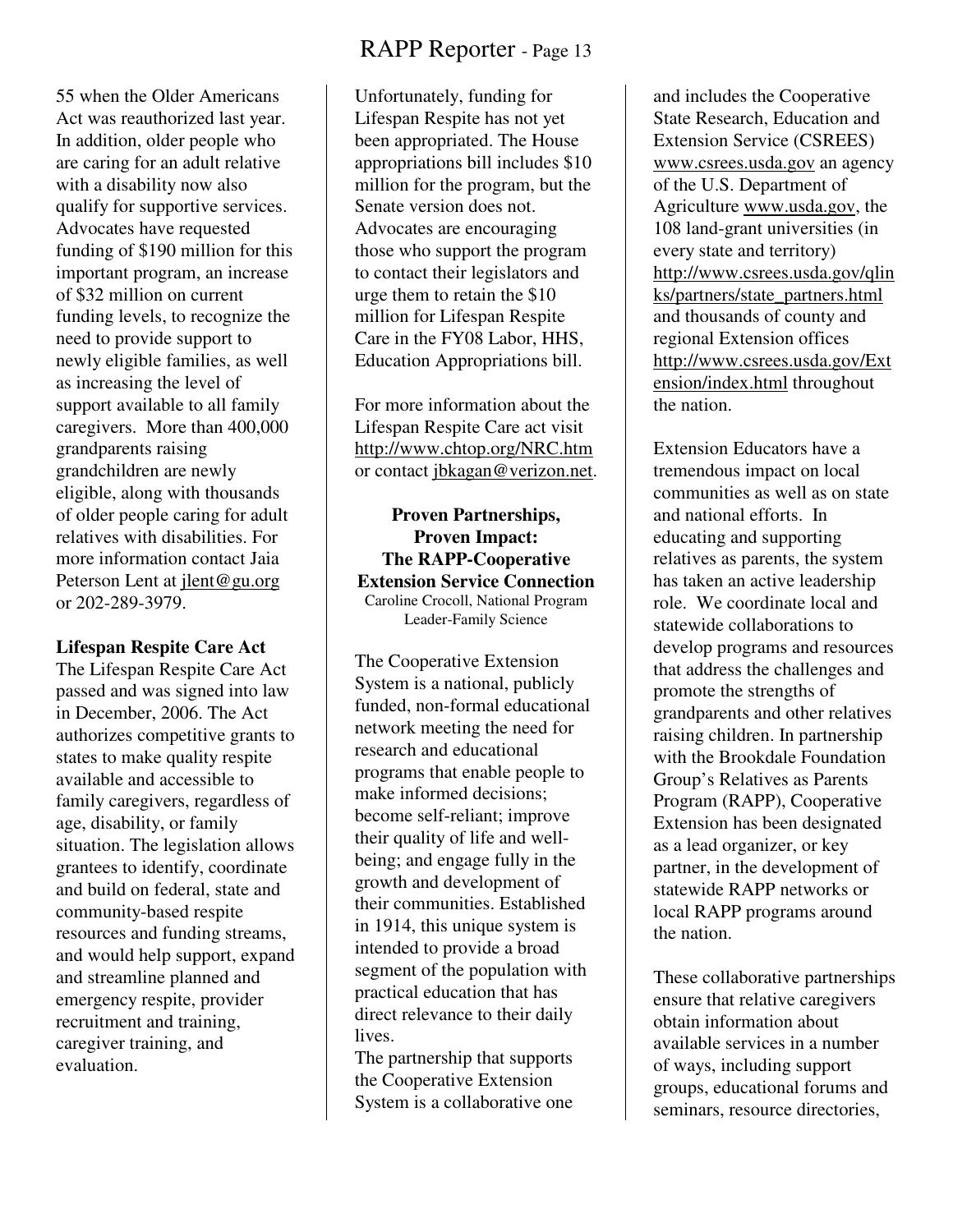newsletters, community trainings, local and state conferences, websites, and chat rooms. In many states, Cooperative Extension has developed partnerships with agencies such as State Units and Area Agencies on Aging, AARP, Head Start, Tribal Partners, Social Services, Health and Human Services, Long-Term Care Networks, Departments of Economic Security, Behavioral Health Agencies, and Children's Associations to develop a wide variety of programs and resources that support grandparents and other relatives as they step in to raise children.

Extension Educators have also incorporated relative caregiving into their existing educational programs and activities. As Extension staff became involved with relative caregiving issues over the past decade, they discovered that there were few educational curricula available. To address this gap, states developed research-based resources and programs for use in their communities and partnerships. The publication, "*Cooperative Extension's Educational Response to Relative Caregivers' Needs and Concerns,"* http://www.uwex.edu/ces/flp/gr andparent/61804readinglist.pdf, identifies many of these resources. Although this publication is currently being updated, it still serves as a

premier resource for this important work.

Another excellent resource is the Grandparents Raising Grandchildren Simulation Workshop http://ag.arizona.edu/grandparen ts/southern/workshop.html from the University of Arizona. The simulation is used by educators and agencies who want to conduct a simulation in their own community to raise awareness and increase actions among agencies to better serve grandparents and other relatives raising children.

Newly funded RAPPs are emerging through the efforts of the University of Missouri Extension- St. Louis County, the University of New Hampshire Cooperative Extension, and the Cornell Cooperative Extension in Dutchess County. Regardless of their role in your community or state, Extension Educators are exceptional partners in supporting relative caregivers and their families!

For more information, contact Caroline Crocoll at ccrocoll@csrees.usda.gov.

*Caroline E. Crocoll, Ph.D., CFLE, CFCS, NCC is the National Program Leader for Family Science Research and Extension in the USDA/ CSREES Families 4-H and Nutrition Unit and is based in Washington, D.C.*

**Help Relative Caregivers Get More Money to Care for Their Families**  Roxy Caines, Center on Budget and Policy Priorities

The Earned Income Credit (EIC) and the Child Tax Credit (CTC) are federal tax credits worth thousands of dollars that reduce taxes and supplement wages. Relative caregivers may not know that they can be eligible to claim these tax credits. Informing grandparents raising grandchildren and other relative caregivers about the EIC and CTC is necessary to ensure eligible workers claim all the tax benefits they've earned.

#### **In 2007, workers can claim an EIC up to \$4,716 if they:**

- Earned less than \$37,783 (\$39,783 if married)
- Raised a child under age 19 in their home for more than half the year. (Children can be under age 24 if a full-time student or any age if they have permanent and total disabilities.)
- Have a Social Security number (SSN) that authorizes work. (A spouse and child must also have an SSN that authorizes work.)

#### **In 2007, workers can claim a CTC up to \$1,000 if they:**

- **Earned** *more than* \$11,750
- Raised a child under age 17 in their home for more than half the year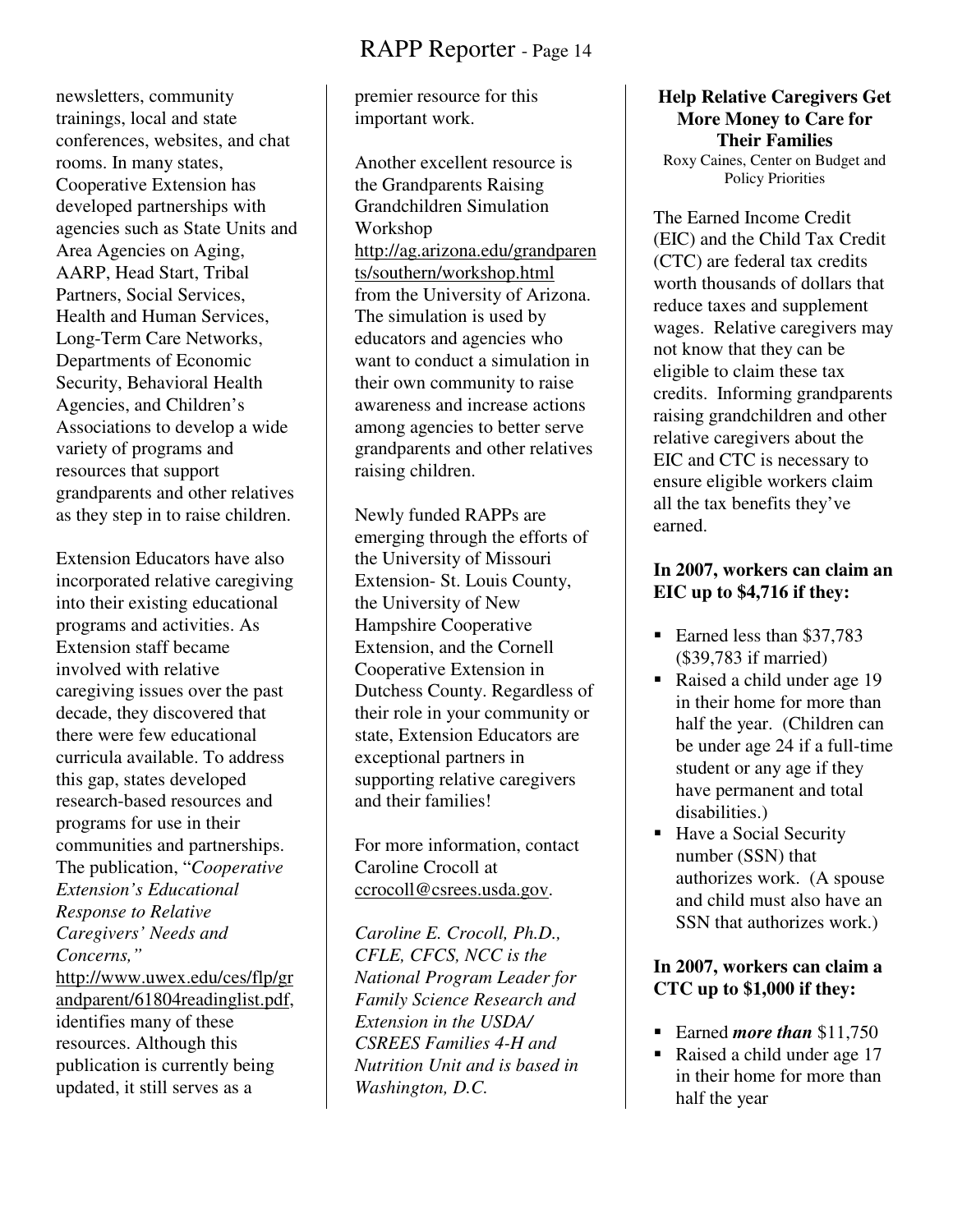■ Have an SSN or an Individual Taxpayer Identification Number (ITIN). (A spouse and child are also required to have one of these.)

#### **What else should families know about the EIC and CTC?**

- **Some families can claim** both tax credits.
- Workers who were eligible for the EIC or CTC in the past but did not claim them can claim their refund for up to three previous years.
- The EIC and CTC are not counted as income in determining eligibility for other public benefits, such as cash assistance, food stamps, SSI, Medicaid, or federal housing assistance. The tax credits will not immediately count against asset limits that may apply to these programs.
- Workers in the following states, may be able to claim a state EIC in addition to the federal EIC: DC, DE, IL, IN, IA, KS, MD, ME, MA, MN, NE, NJ, NM, NY, OK, OR, RI, VA, VT, WI. Some state level tax credits are refundable and can add more money to the pockets of working families. For more information, contact your state department of revenue.
- Workers must file a tax

# RAPP Reporter - Page 15

return using Form 1040 or 1040A **AND** fill out and attach Schedule EIC to claim the EIC or Form 8812 to claim the CTC.

#### **FREE tax filing assistance is available!**

#### **Join the Center on Budget and Policy Priorities' National Tax Credit Outreach Campaign!**

The Center on Budget and Policy Priorities' produces an Earned Income Credit and Child Tax Credit Outreach Kit that contains bilingual outreach materials including color posters, flyers, brochures and envelope stuffers in English and Spanish; facts about the tax credits; strategies to promote them and link workers to free tax filing assistance; and examples of how organizations are involved in outreach efforts. Other outreach materials including flyers in 18 additional languages are also available.

To view the Kit online visit: *www.cbpp.org/eic2007*. To request a FREE copy of this Tax Credit Outreach Kit or to find organizations in your area that promote the EIC and CTC, contact: *Roxy Caines, (202) 408-1080 or caines@cbpp.org.* 

> There are several free tax filing assistance programs sponsored by the IRS that can help workers claim tax credits and file forms correctly. Call 1-888- 227-7669 to find an AARP Tax-Aide site near you (or visit www.aarp.org/money/taxaide). Or call the IRS at 1-800-829- 1040 for nearby Volunteer Income Tax Assistance (VITA) or Tax Counseling for the Elderly (TCE) sites.

#### **RAPP Online Workshops for Grandfamilies and Professionals**  Melissa Adle, RAPP Coordinator

The University of Maine Center on Aging's RAPP recently held

a pair of online educational and discussion forums focusing on grandfamilies. The first of the two programs was specifically for grandparents and other relatives raising their relatives' children, and the follow-up program was geared toward professionals working with relative caregiver families. Both

were marketed together and available free of charge. The only computer knowledge needed to participate was the ability to use e-mail and to access the internet periodically throughout the program.

The first workshop, "*Raising the Children and Managing Everyone Else: An E-Conversation for Grandfamilies*," was held in May 2007. It brought together more than 20 grandparents and other relative caregivers from across the country for two days of education, sharing and conversation. An online discussion forum, moderated by experienced facilitators, was held each day from 11am-2pm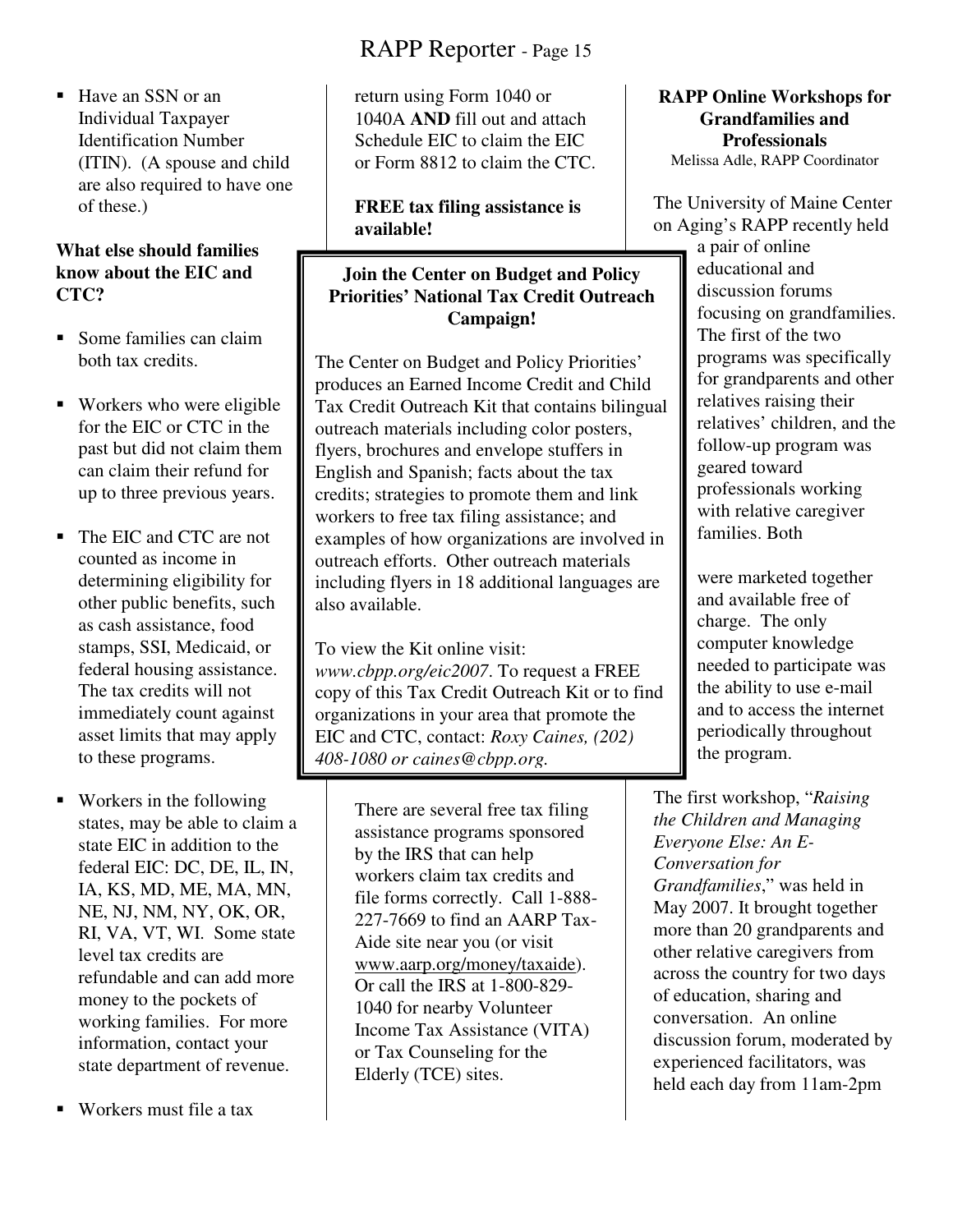EST. Barbara Kates, Director of Maine Kids-Kin, a program of Families and Children Together and a fellow Brookdale RAPP, shared her expertise on issues affecting grandfamilies and resources available to caregivers. Bonny Dodson, LCSW, of Community Health and Counseling Services, provided assistance with addressing clinical and mental health issues.

A list of possible discussion questions was available online for registrants before the course. During the forum, discussion topics were created by the facilitator based upon the needs and interests of the participants. Each topic focused on one theme, such as life changes since caregiving, using sources of support, or managing relationships with children's birth parents. Participants could choose to participate in any or all of the topic areas at any time, via e-mail or the forum website.

The facilitators switched between topic areas to offer suggestions and ask questions of participants. Many caregivers chose to share their personal stories, as well as ask questions and share ideas about what has worked- or not worked- for them. One caregiver ended her participation in the forum by saying, "*Thank you for this great way to connect with other grands across the country. It has been helpful and enjoyable. I would love to hear from anyone that cares to."* 

Each evening from 6pm-8pm during the two day event, caregivers were invited to participate in an informal chat that was also facilitated by Bonny and Barbara. The chat was 'live,' which means that questions and comments showed up on the computer screen as soon as they were entered.

Caregivers appreciated the ability to open up about what was going on in their lives with other people who had similar experiences. One caregiver who participated throughout the event commented, "*Thank you for having a most helpful and enjoyable chat from everyone from all over. It was a good way to connect, get ideas and good resource info from different people. If I can help anyone with any info that I have accumulated throughout the years, I would love hearing from you. For those that are new at this--pray, have patience, perseverance, and know that you are not alone."*  Although not all grandparents have access to the internet, many are excited about an opportunity to connect with others that fits into their schedule and doesn't require additional travel.

As a follow-up to the May event, professionals working with relative caregivers gathered together online in June, 2007. More than 50 people, representing a variety of professions from across the

country, took part in the twoday workshop, "*Developing and Sustaining Support Groups for Grandfamilies."* Participants were provided with access to reading materials and a resource list online when they registered. The discussion was open from 9am-3pm each day. Participants could join in whenever it was convenient, and the average total time each person participated was about 3 hours throughout the program.

The first morning began with a discussion of the use of collaboration to help begin groups and to strengthen continuing groups. Carol Moore, a Consultant/Storyteller who provides training to nonprofits, schools and universities, facilitated this portion of the workshop. The first afternoon focused on special issues for rural communities. It was facilitated by Sandy Bailey, Ph.D., CFLE, an Associate Professor & Extension Specialist at the Department of Health & Human Development at Montana State University in Bozeman and a fellow Brookdale RAPP. One person working in a rural area commented, "*Thanks for offering the opportunity to be part of this learning process. I hope it is only the beginning...not just for myself and our office but for the many outlying areas (rural) that we serve. I found it most effective*."

The second day was spent discussing clinical issues that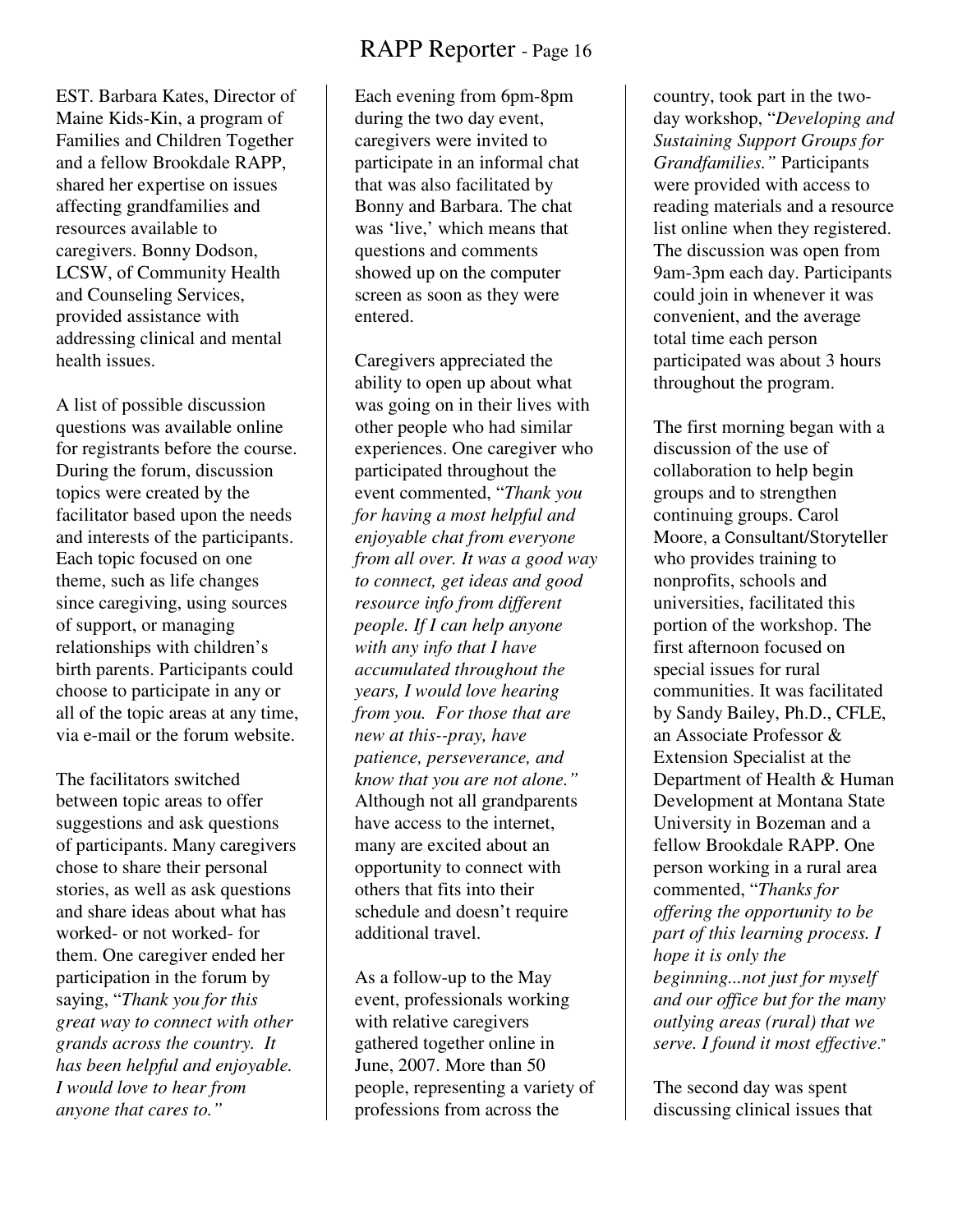#### can come up in support groups with grandfamilies. This session was facilitated by Barbara Kates, who had also facilitated the program for caregivers, and by Virginia Holmes, a therapist with extensive experience working with kinship families. During this portion, themes and concerns that were brought up by families during the May workshop were incorporated into the discussion. One participant stated, "*I liked being able to hear what others are doing all across the country. Some comments truly hit me and made me think of new program ideas for Grandfamilies. I am grateful for the opportunity because I have not started a grandparent support group and others experience will help when I do."*

Both online workshops were organized by the Center on Aging's Maine Rural RAPP Initiative funded through a RAPP grant from the Brookdale Foundation. They were conducted using Moodle software (www.moodle.org) and the technical aspects were managed by Dr. Lauren Storck, Center on Aging online consultant.

For more information on the online workshops, please contact Melissa at Melissa.adle@umit.maine.edu or Jennifer Crittenden, at Jennifer\_Crittenden@umit.maine.edu.

#### **Philadelphia Society for Services to Children's Kids n' Kin Program**

Since 1991, Philadelphia Society for Services to Children, or "PSSC" has offered the Kids n' Kin program to kinship caregiver families in Philadelphia. In addition to home visits from trained social workers, Kids n' Kin offers family therapy, workshops, support groups for caregivers, and legal help through a formal programmatic collaboration with the Support Center for Child Advocates. Kids n' Kin also provides support for families of incarcerated parents, that includes therapeutic trips to a state correctional facility for women and groups for children with incarcerated parents.

Building on the expertise developed through the Kids n' Kin program, PSSC created The Kinship Institute, last year. The development of the Institute was supported through a Regional RAPP grant from The Brookdale Foundation.

The Institute complements the direct service offerings of Kids n' Kin by promoting policies and programs that benefit relative caregiver families. It helps to address kincare families' needs by expanding how and where services are offered to them and by improving the quality of existing programs and services in the region. The Institute accomplishes this by: 1) advocating for policies and

legislation that benefit kinship caregivers; 2) networking existing programs; and 3) offering trainings and technical assistance.

Leaders from Philadelphia's social service agencies, public and private organizations, elected officials, policy makers, and relative caregivers have bonded together as The Kinship Institute Advisory Committee. This committee – which also serves as the RAPP Regional Advisory Committee – provides a strong network of advocates, experts and caregivers who provide advice and assistance on the Institute's efforts. The Institute is shaping its early advocacy efforts, in part, on a study conducted by Dr. Joseph Crumbley, a recognized expert in the field of kinship care and a long-time consultant for the Kids n' Kin program and The Kinship Institute. This study, "*The Status of Services for Relative Caregivers in Philadelphia*," revealed that housing is a primary concern for many relative caregivers. The study also demonstrated that many service providers are unaware of "relative caregivers" and have no system for identifying these families or helping them access appropriate services.

A legislative sub-committee of the Kinship Institute's Advisory Committee has formed to examine pending legislation, review legislative gaps, and work with lawmakers to pass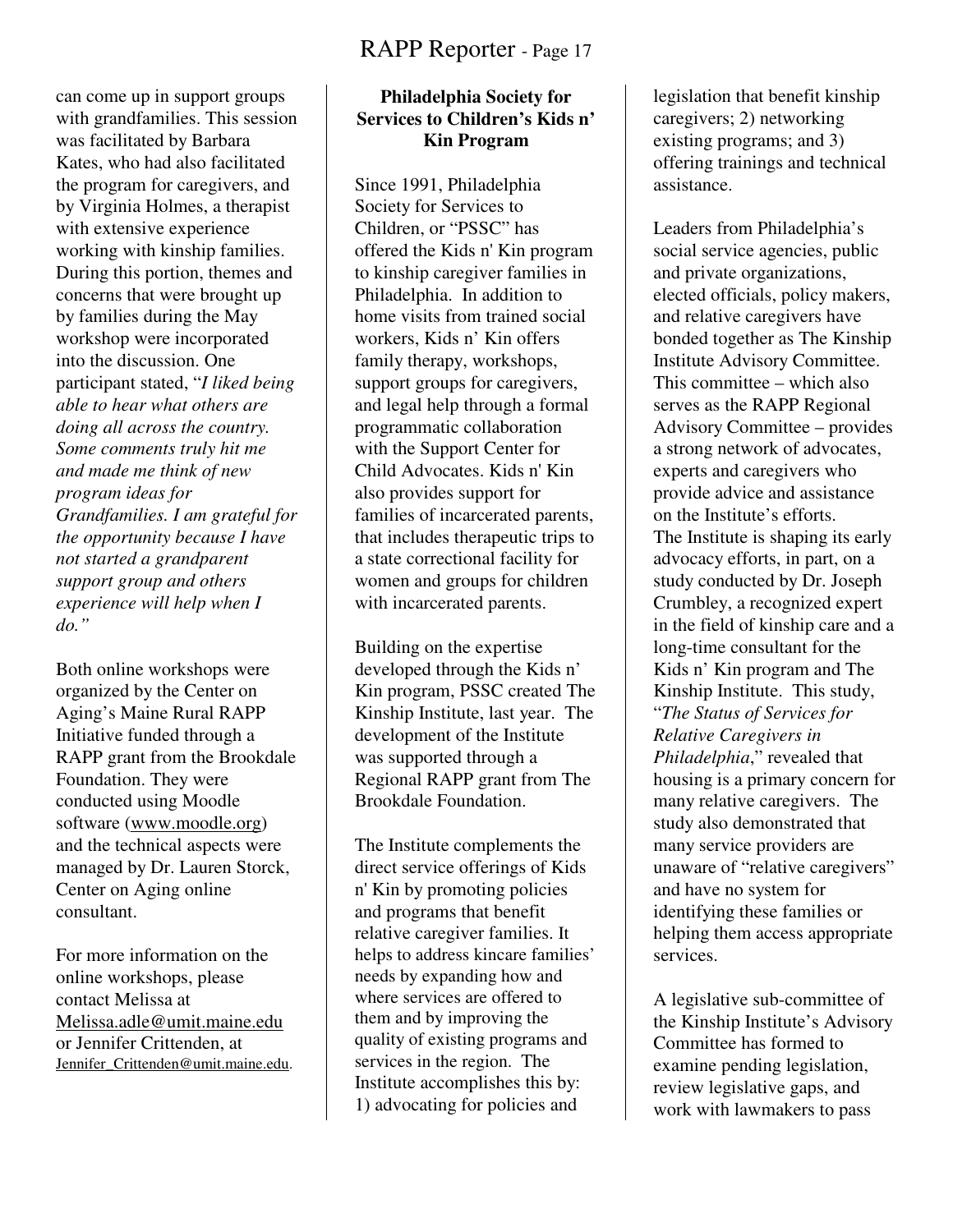responsive legislation. The Institute is now focusing on reaching out to advocates in other areas of the state in order to speak with state and federal legislators on behalf of a larger constituency.

 While still young, the Institute has already facilitated information-sharing and networking opportunities. A two-day conference in October 2006 served as the springboard of these efforts. Over 300 people (200 caregivers and 100 service providers) attended the conference, gathered information in the areas of legal, financial, health, and supportive services and received a free copy of a new resource guide developed by the Institute.

While a major conference is expected to be a biannual event, the Institute began offering, in April 2007, technical assistance to service providers through monthly networking and informational meetings. These meetings are free and open to all service providers, most of whom work with relative caregiver families, even if they are not running a program designed for kinship families. Topics to date have included "An Overview of Kinship Care," "Kinship Family Dynamics," and "Accessing Behavioral Health Resources in Philadelphia." The meetings are facilitated so that attendees have the opportunity to share information about their own

# RAPP Reporter - Page 18

organizations and make announcements about upcoming events. Over 45 people have attended at least one session, with a number of people returning multiple times, increasing the awareness of kinship families in Philadelphia's service community.

 Along with programming for providers, the Institute is planning community-based "mini-conferences" for relative caregivers. These conferences will be held in geographically diverse sections of Philadelphia and include outreach in local newspapers, churches, and community organizations, with a goal of reaching caregivers who are not already accessing services or support. The first mini conference will be in September, in collaboration with a major church in West Philadelphia.

The Institute also issues a quarterly newsletter, *Connections*, which lists activities and programs for caregiver families to help build communication, collaboration, and access to programs. This newsletter is sent to hundreds of caregivers, with additional copies printed and distributed to service providers for further dissemination.

 Finally, efforts are underway to provide training and technical assistance. Under the guidance of Dr. Crumbley, Institute staff members developed a

curriculum, "Workplace Workshops for Relative Caregivers." Recognizing that over half of the nation's 2.4 million grandparent caregivers are employed, the Institute is promoting responsive programming by bringing workshops to caregivers in their place of employment.

Thanks to networking opportunities at the Brookdale Foundation's conference, the Institute will explore the possibility of collaborating with AARP in providing workplace content for relative caregivers. Additionally, PSSC staff members have provided training on working with relative caregiver families for local social service agencies.

 The Kinship Institute looks forward to acting as an agent for change and progress, which is possible thanks to the strong and diverse members of its Advisory Committee and the support of Funders, such as the Brookdale Foundation.

For more information about The Kinship Institute, the Kids n' Kin program, or PSSC, please contact Karen Fisk, the Director of The Kinship Institute, at 215- 875-4961 or cneal@pssckids.org.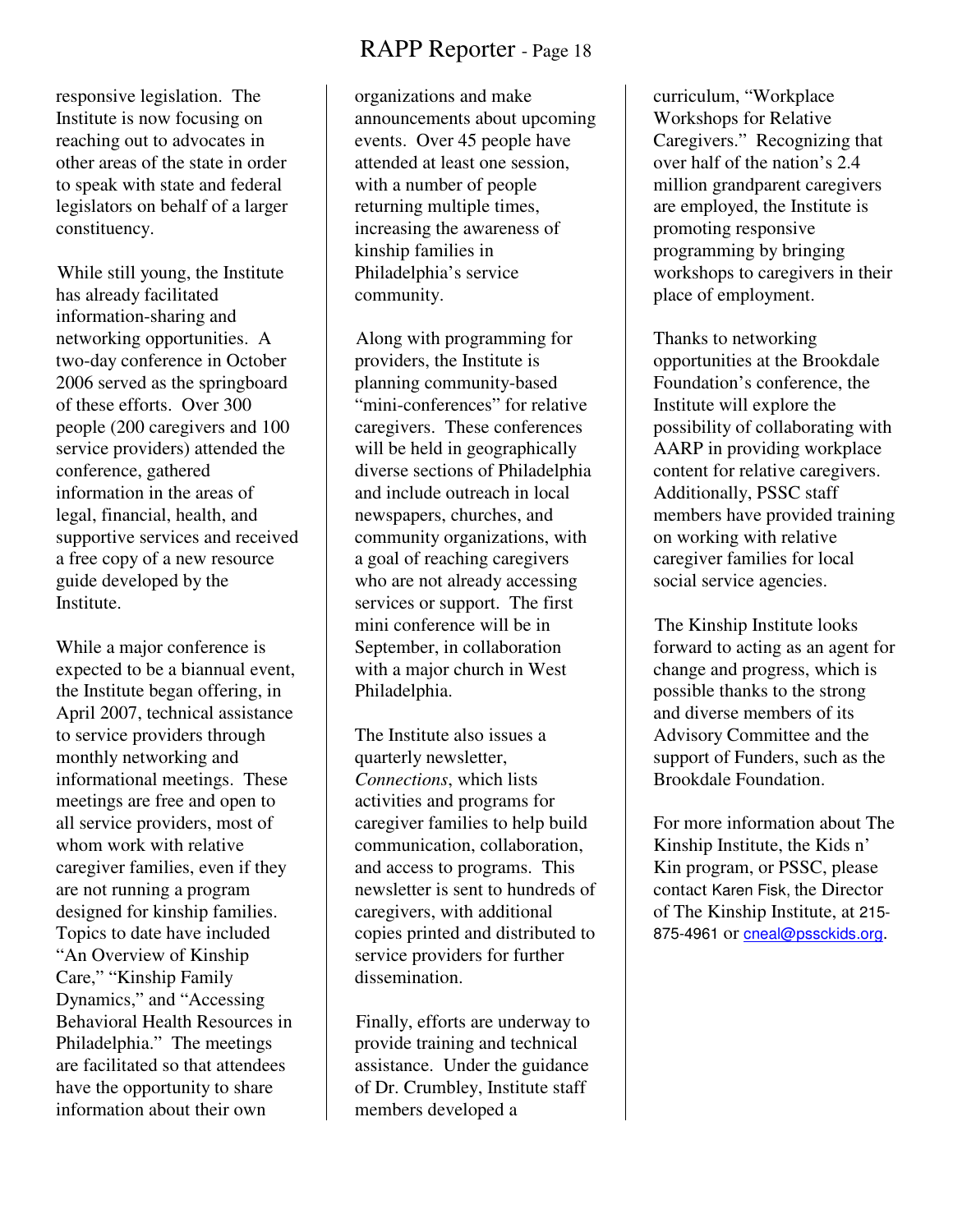**AN INTERVIEW WITH LEANN THIEMAN CO-AUTHOR, CHICKEN SOUP FOR THE SOUL** 



**RAPP REPORTER:** How did you become a Co-Author of the Chicken Soup for the Soul Series of books?

#### **LeAnn:**

I wrote my own true story about being a part of Operation Baby Lift. This book did well and an excerpt from the book was published in "Chicken Soup for the Mother's Soul." Then I started to write other people's stories and contribute them to other books in the Chicken Soup book series. I really learned how to write personal stories well. The editors knew I was a nurse and they asked me to be the co-author for "Chicken Soup for the Nurse's Soul."

**RAPP Reporter:** What made you write your first book on Operation Baby Lift?

**LeAnn:** It was 18 years after the event, so many people didn't know my story and I thought it was time for that story to be told. I had no idea

# RAPP Reporter - Page 19

that the whole world would care as it has. The book has sold very well and I have a whole career in speaking and writing based on that event.

**RAPP Reporter:** You are the co-author of books in the Chicken Soup series including "Chicken Soup for the Grandma's Soul," "Chicken Soup for the Caregivers Soul" and "Chicken Soup for the Nurses Soul." What inspired you to tackle each topic?

**LeAnn:** After "Chicken Soup for the Nurse's Soul," I approached the editors and said we needed one "for the caregiver's soul" and that was my second book. I've written a total of nine. Some of the other topics were assigned to me.

**RAPP Reporter:** What are some of the other titles?

**LeAnn:** Other titles include "Christian Woman," "Mother and Son," "Father and Daughter;" and "Christian Soul 2." I came up with "Caregivers" and "Adopted Soul," which are issues that are dear to my heart.

**RAPP Reporter:** All of your books give a sense of hope. What has helped to you keep a positive attitude towards life?

**LeAnn:** Reading thousands of these stories certainly does. I read about 2,000 stories for each book. The contributors give me hope!

**RAPP Reporter:** Which is your favorite book?

LeAnn: Every time I finish a book, I think it is my favorite. I can't really pick one. I compare it to raising a child …as you go through one stage you think this is my favorite stage and then when you go on to next stage, you think, "No, this is my favorite."

**RAPP Reporter:** What do you think is the most important message in your books?

**LeAnn:** Hope. It really is all about hope. These books offer people hope. It is said that one of the greatest human needs is the one to be understood. I think the books do that. I get mail from people who say they read just the right story on the right day. They grow from it and get blessed by it. Not only people going through trials, but people recount their happiness when they read about it from others.

**RAPP Reporter:** In your book, "Chicken Soul for the Grandma's Soul," you included a few stories by grandmothers raising grandchildren. What made you choose their stories?

**LeAnn:** This is such an important issue happening in families and societies. The fact is that grandparents and other relatives raising children should be honored and recognized. The other reason is that we received 2,000 story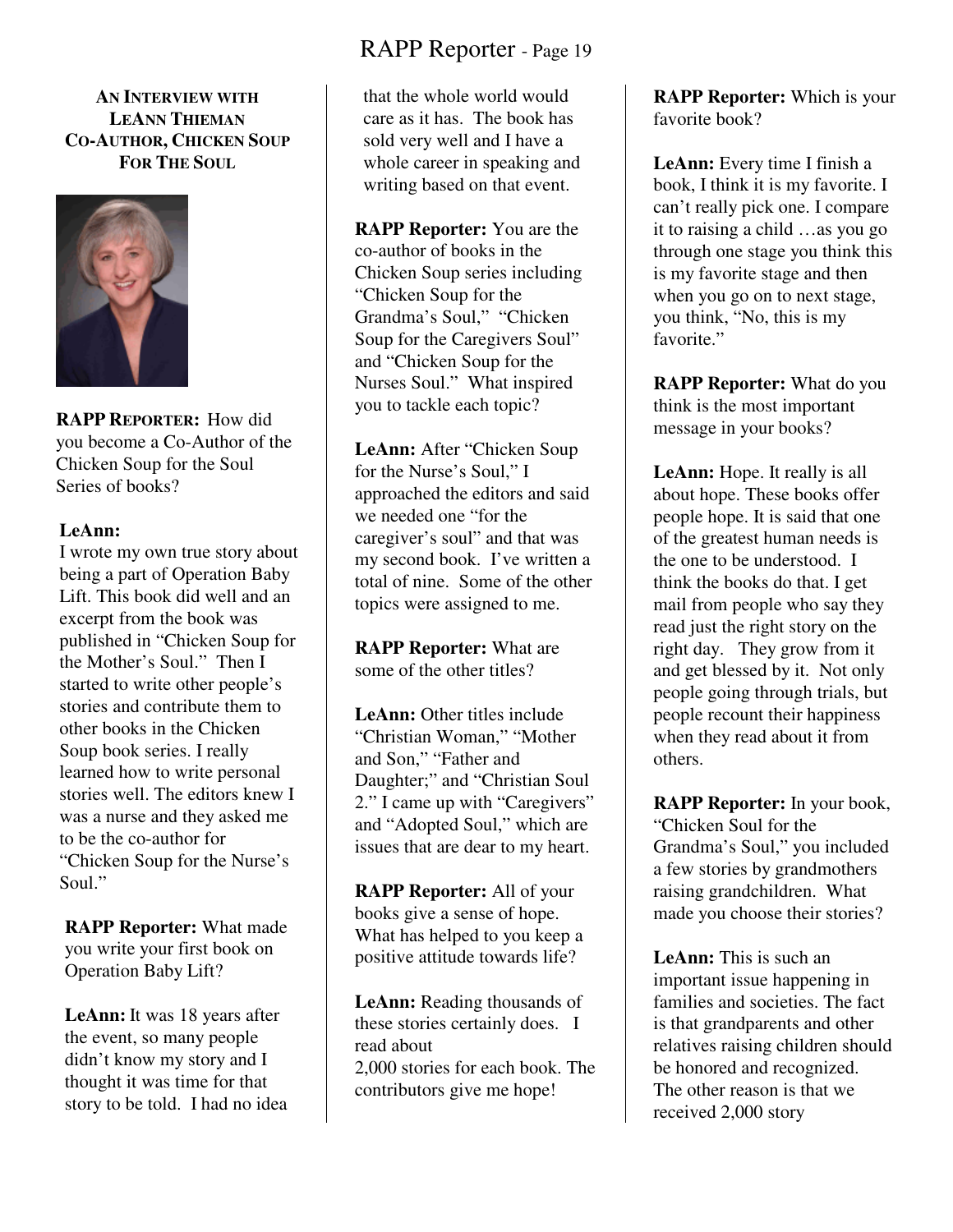submissions. Volunteers read the stories and these stories by grandmothers raising grandchildren scored the highest. It shows the importance and how much these grandmothers are appreciated.

**RAPP Reporter:** What advice would you give to grandparents and relatives who are caregivers?

**LeAnn:** You must care for yourself as attentively as you do other people. The same benevolent heart that calls you to be a caregiver, is the same heart that is so benevolent that sometimes it doesn't remind you to care for yourself. That's why I speak to relative caregivers about balancing their lives and caring for themselves, emotionally, physically and spiritually every day.

**RAPP Reporter:** What would your recommend to those who work with relatives as parents?

LeAnn: Interestingly, to remind them to care for themselves because they are so busy setting up programs and helping caregivers that they too shortchange themselves. Someone once told me that I was so busy setting up programs, that I forget to set up my own personal programs to take care of me.

**RAPP Reporter:** Who should read your books?

LeAnn: People who want to hear from and relate to other people who are in similar phases of their life. **RAPP Reporter:** What is the next book?

**LeAnn:** "Chicken Soul for the Adopted Soul," is due out in March 2008. "Chicken Soul for the Nurses Soul 2" is coming out in November 2007.

**RAPP Reporter:** What words of advice and encouragement would you like to leave with our readers?

**LeAnn:** We have, from the beginning of time, shared true personal stories to sustain and help each other. That is what the Bible is and that is what the history books are. After reading tens of thousands of stories, I know that there are blessings and healings in the stories so I encourage everyone to share their own stories with friends and family.

For more information on LeAnn and her collection of Chicken Soup for the Soul stories, visit her website: http://www.leannthieman.com.

**Kinship Kare of Northern Arizona's Grandparent Mentor Program**

Beth Knisely Tucker Coconino Extension Director

In 2004, the Kinship Kare of Northern Arizona (KKONA), a program of the University of Arizona, Coconino Extension,

expanded to include a pilot grandparent mentoring program, the first in the country, where grandparents assist other grandparents or family caregivers with education, advocacy and support. The program includes 40 hours of a combination of training and mentor group sessions, followed by 40 hours of time volunteered to help other grandparents in the community. The program has graduated 13 Grandparent Mentors.

The idea for training grandparents to assist other grandparents raising grandchildren comes from KKONA's belief that experienced grandparents can be the best support, advocates and educators for other grandparents who are new to the process of raising grandchildren. The Mentor Volunteer program was also born of the necessity to expand the coordinator's (Michele Lytle's) outreach by training grandparent volunteers. In a sixmonth period, KKONA received 240 phone requests for help from throughout Northern Arizona, which stretched Extension's resources and challenged us to think creatively about meeting our outreach needs.

Grandparent Mentors have helped the KKONA coordinator provide outreach to start support groups led by peer-Grandparent Volunteers in rural communities. Mentor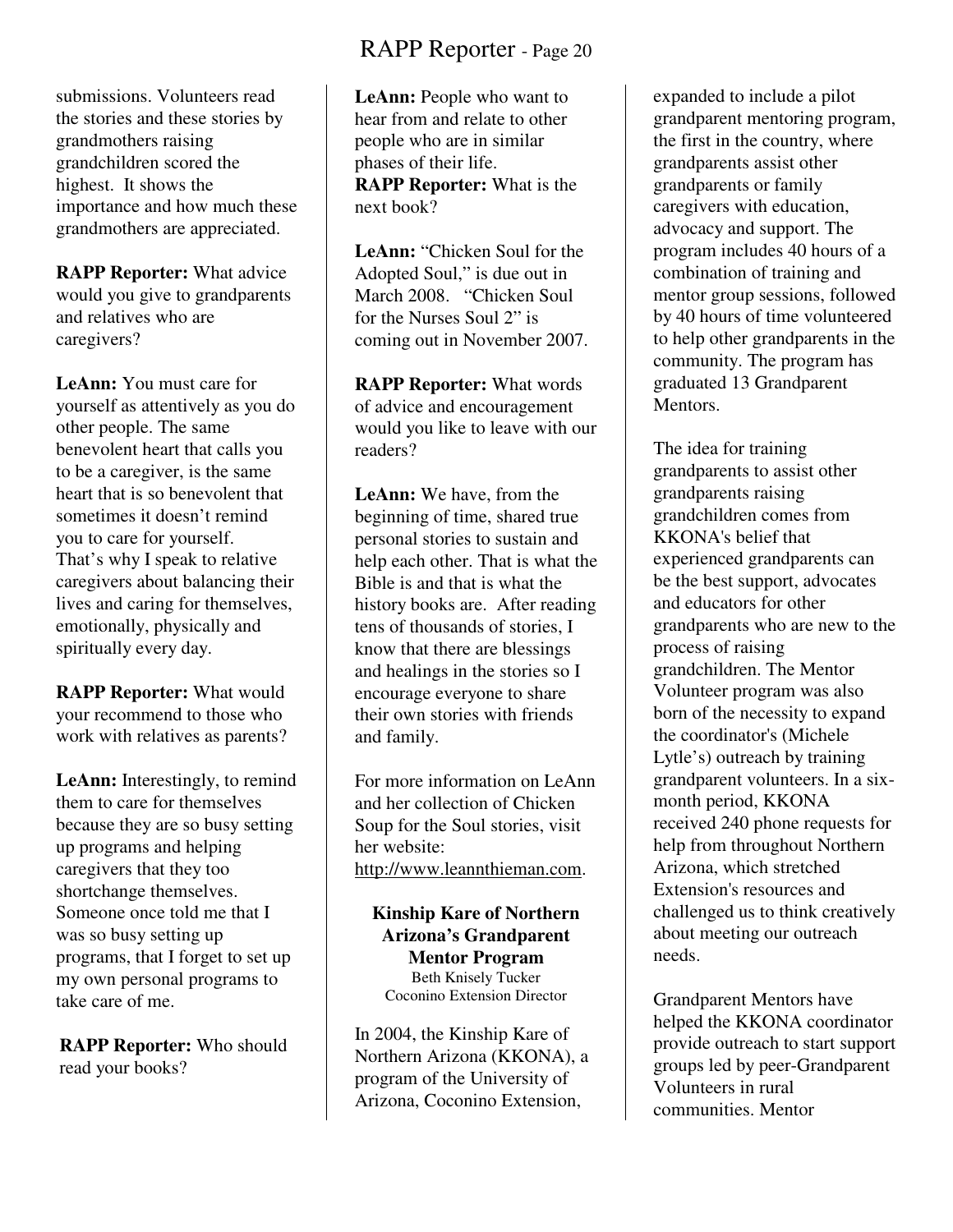volunteers are facilitating 4 of the 5 support groups. Bilingual mentors conduct some support groups in Navajo and Spanish. Being able to conduct a support group using the native language is important to developing trust. Support group participation increased by 33% from 2004 figures.

Grandparent Mentor volunteers have also enriched many more programs including being team facilitators for the Simulation Workshop trainings we have for agencies to experience what it is like to be a grandparent household. They (the mentors) have also been co-trainers for a training of peer facilitators to start support groups in rural communities throughout Northern Arizona.

We have been able to graduate a second class in the KKONA mentoring program, which, in turn, has led them to assist twenty grandparents to write and implement action plans. One grandmother commented that she would not have pursued getting her granddaughter's birth certificate, which was discouraging her, until she identified steps to take with the help of KKONA volunteers. Thirty-five percent of mentees completed their action plan. Actions taken included: 71% acted on guardianship issues; 42% received benefits from the Temporary Assistance to Needy Families Program; and 40% cited an ability to keep kids safe

# RAPP Reporter - Page 21

from abusive or unhealthy situations. One mentor was able to translate documents and court proceedings that a grandparent was not able to understand.

For more information on the KKONA Mentoring Program, contact Michele Lytle at mlyle@ag.arizona.edu.

**Upper Cumberland Development District's MaTCH Mentoring Program** Patricia Jones, RAPP Coordinator

Advocate's for the Aging's MaTCH Program is funded under an agreement with the State of Tennessee, Department of Finance and Administration, Office of Criminal Justice Programs. This project serves families of the Relative Caregiver Program. Most of the caregivers served by this project are able to provide a loving nurturing home for their relative children, but are unable to provide enrichment activities for them. By providing a mentor for the children, the caregiver's support system in the community is expanded and positive attitudes and goals are encouraged. Some of the activities with mentors include playing ball, going to the park or helping with homework. The MaTCH Program also provides group activities, like camps and trips, for the children.

The MaTCH Mentoring Program and the Relative Caregiver Program serve 14 rural counties in the Upper

Cumberland area of Tennessee. The goal is to have at least 3 active mentors in each of the 14 counties served.

For more information on the Upper Cumberland MaTCH Mentoring Program, contact Patty Jones at: pjones@ucdd.org.

**Montana State University Extension's Grandparents Raising Grandchildren Project**  Sandy Bailey Family and Human Development Specialist, MSU Extension

The Grandparents Raising Grandchildren (GRG) Project offers education and support services for grandparents rearing their grandchildren across the state of Montana. The project is housed within Montana State University (MSU) Extension on the Bozeman campus. Fifteen support groups are available across the state for grandfamilies.

This fall, the Montana Grandparents Raising Grandchildren Project was selected by the University's Family and Consumer Sciences honor society, Phi-Upsilon Omicron, as a yearly project recipient. The honor society has provided local grandparents with items such as gift cards to the local grocery store, presents and games for the holidays, and a variety of household items. In addition, they have volunteered to provide daycare services to area grandparents to give them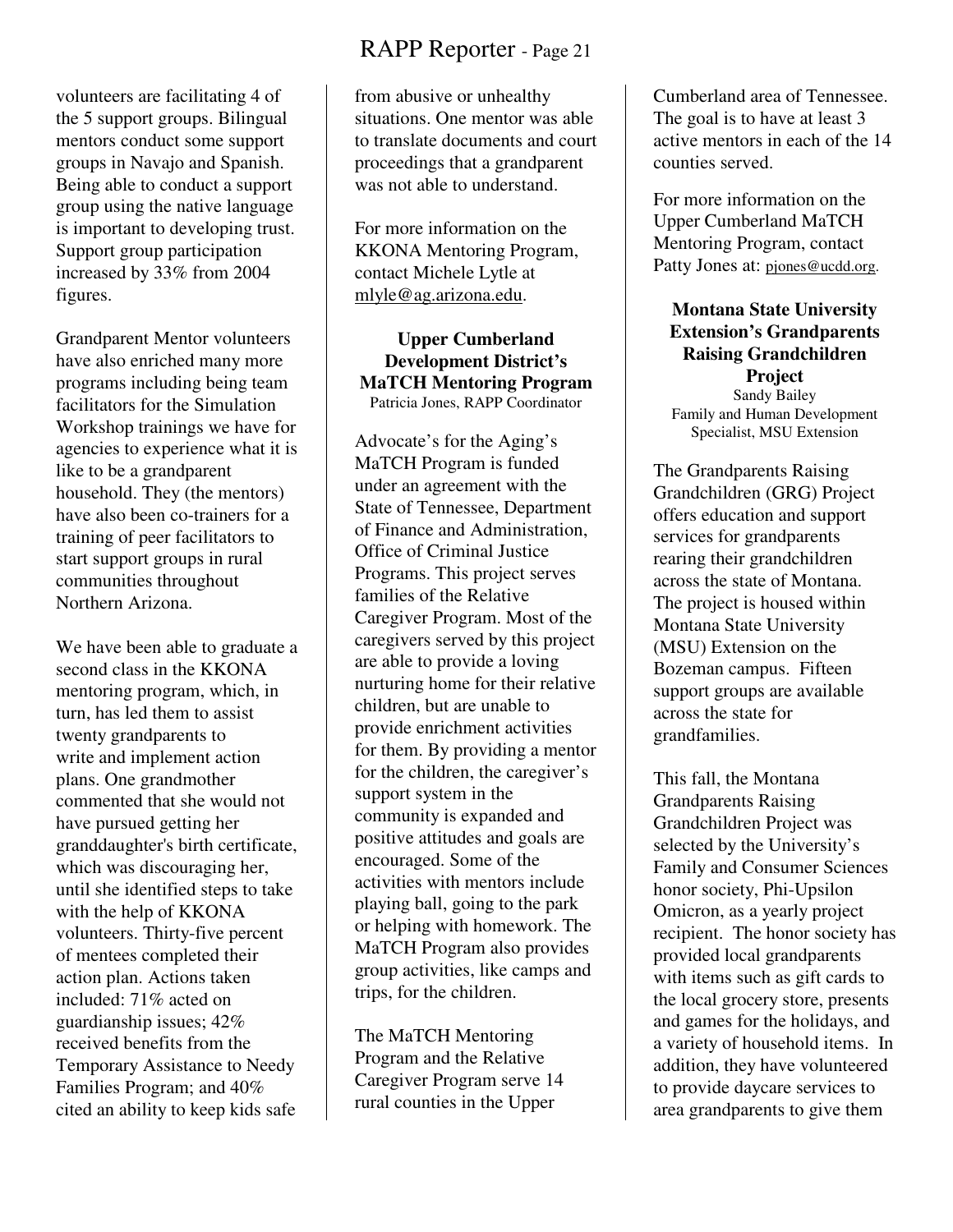some much needed respite. If your organization is near a university you may want to explore whether or not student honor societies have similar service projects.

This past summer, the Montana project held its first series of conferences to provide information on a wide variety of subjects to service providers and grandparents raising their grandchildren. Over 100 grandparents and service providers attended.

Montana State University Extension also published a variety of self help articles that are available to our grandparents and other relative caregivers. These articles offer information on over 60 topics such as depression, finances and age appropriate discipline techniques. The publications are available on-line at http://www.montana.edu/public ations/index.html.

**Virginia Kinship Care Initiative Statewide Task Force and Information Network**  Ellen Nau, State RAPP Facilitator

Founded in early 2000, the Virginia Kinship Care Initiative Task Force and Information Network is facilitated by the Virginia Department for the Aging (VDA). I have coordinated the group's activities since the program's originator left VDA in August of 2000. In addition to my role

# RAPP Reporter - Page 22

as Task Force facilitator, I serve as coordinator of VDA's Title III B In-Home Services Program, Adult Day Care, the National Family Caregiver Support Program and the Department's state funded respite and care coordination programs. It is the mission of the Virginia Department for the Aging to foster the independence, security and dignity of older Virginians by promoting partnerships with families and communities.

It is in the area of collaboration and partnerships that the Kinship Care Initiative Statewide Task Force is accomplishing its greatest successes. Over a four year period, the Task Force has increased its membership to include local kinship providers throughout the Commonwealth and aligned itself with several academic institutions who conduct kinship care studies. Our collaboration with the Virginia Department of Social Services (DSS) Kinship Care Task Force has undoubtedly led to the Code of Virginia including a definition of kinship care. In addition, the Code of Virginia now requires local boards of social services "to consider kinship care as an alternative to foster care placement if it is in the child's best interest." 2005 Virginia legislation allows a grandparent to be issued a certified copy of a birth certificate of a child when there is evidence of need.

Our collaboration with DSS has made VDA realize that Area Agency on Aging (AAA) staff need to be educated about DSS services available to children in kinship care situations in order to aid grandparent clients. Monitoring AAA National Family Caregiver Support Programs has afforded VDA the opportunity to raise staff awareness of DSS services for children. Conversely, VDA has participated in educational programs that DSS has held for its local department workers on kinship care issues.

The Kinship Care Initiative Statewide Task Force is now looking forward to another statewide collaboration. This time, with the newly formed Virginia Association of Foster, Adoptive, and Kinship Families. Two of our Task Force members serve as board members for this Association. Membership on the Virginia Child Care Council has brought kinship care issues to the attention of this important regulatory body.

The VDA *Grand Parents Caring for Grand Children Resource Guide* has been distributed to all AAAs and is available on the agency's website. Further information sharing among various kinship care providers has been enhanced by the use of video conferencing to encourage attendance at Task Force meetings*. Every known local kinship care group in the state*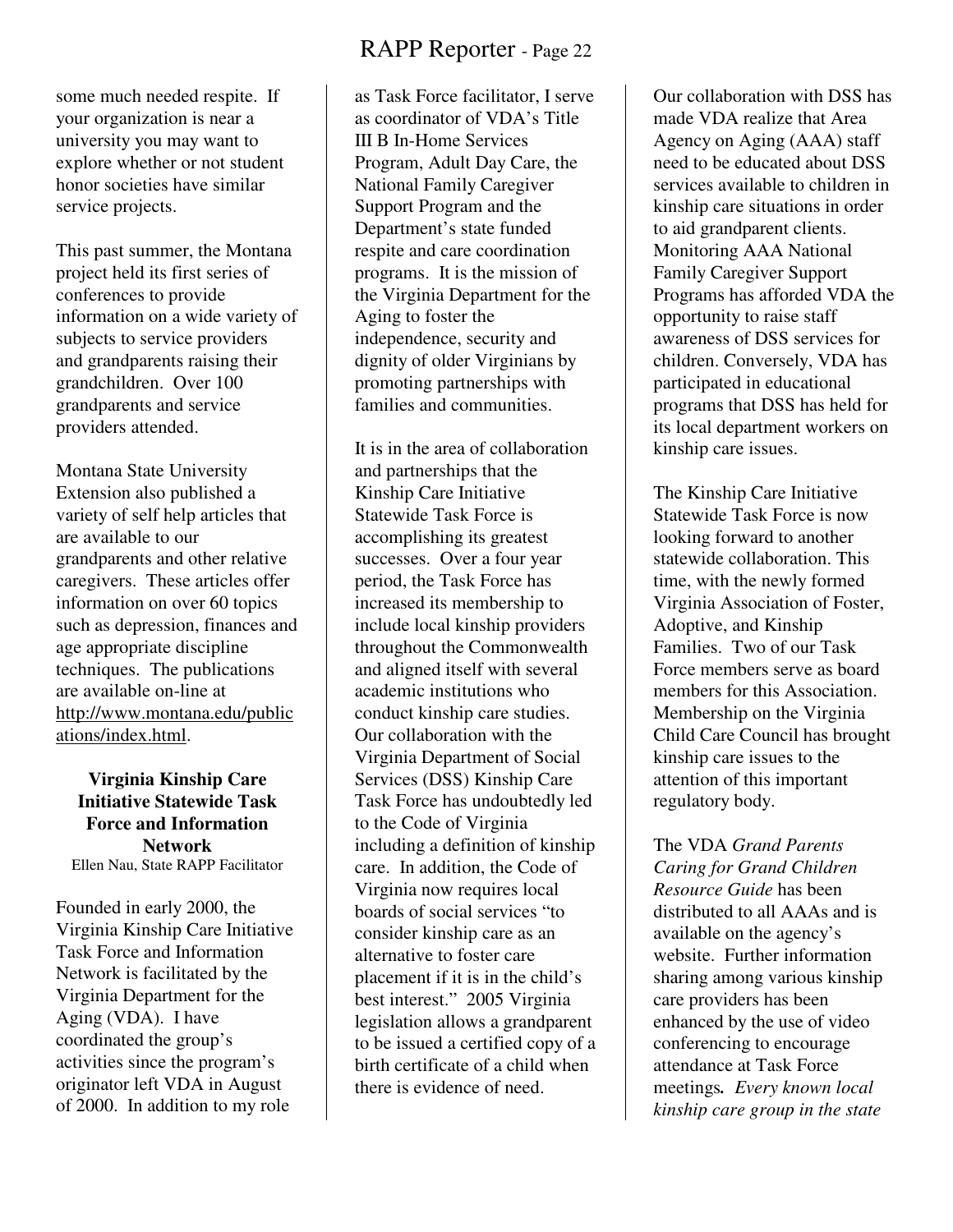*is invited to participate in our meetings.* Providers can use their own video conferencing services or avail themselves of video conferencing facilities at local Virginia Department of Health (VDH) offices. Kinship care providers from the far corners of the Commonwealth can be tied into Task Force meetings and avoid the expense of hours of travel to the VDA office in Richmond, Virginia. VDH has been very supportive of coalition efforts to share information visually in addition to the coalition's frequent email exchanges.

Coalition cooperation with various academic institutions' research projects on kinship care has also been a focus of the Task Force's attention. Requests to the Task Force for information for these academic studies are now received frequently. Various task force members advocate to address kinship care issues.

State budgetary constraints have hampered the expansion of children's benefit programs to kinship care families. In the future, task force advocacy efforts will undoubtedly be strengthened by its continual membership expansion to groups not limited by lobbying or advocacy restraints.

The children and kinship caregivers of the Commonwealth of Virginia will continue to benefit from the efforts of the Virginia

# RAPP Reporter - Page 23

Department for the Aging and the Kinship Care Initiative Statewide Task Force. We are thankful to the Brookdale Foundation for starting us on this path!

For more information about the Virginia Kinship Care Initiative Statewide Task Force and Information Network, contact Ellen Nau at Ellen.Nau@vda.virginia.gov

# **West Virginia University Extension Services**

Laura Lou Herbert, RAPP Coordinator

The West Virginia RAPP State Initiative has been in existence since 1999. We continue to work on behalf of grandparents and other relative caregivers. Here are some of our highlights:

1. West Virginia University Extension Services is planning a family camp at the state 4-H Camp, located at Jackson's Mill, on June 1-3, 2007.

2. The RAPP Facilitators of the *Eastern Panhandle RAPP* group provided an orientation to Department of Health and Human Resources (DHHR) staff. The facilitators talked about the challenges, issues and limited resources available to relative caregivers. They provided informational packets to the DHHR staff to facilitate the referral of caregivers to RAPP. As part of the orientation, the RAPP facilitators emphasized peer to peer support as the strength of

the group. This collaboration has resulted in reciprocal training opportunities. DHHR child protective staff has trained members of the Eastern Panhandle RAPP group on available supports;

#### 3. *The Kanawha County*

*RAPP* group meets monthly and has an average membership of about 10. Recently, a guest speaker from Pre-Paid Legal Services, Inc., came to answer legal questions. The Kanawha County Schools has a Student Care Authorization Form that parents can sign and, when notarized, may be used to designate who may care for the children. The caregiver's authority begins on a designated date and remains in effect until terminated by the parents.

The Authorization Form gives caregivers the following powers:

- $\checkmark$  to make all parental educational decisions for the student(s), including but not limited to matters involving student discipline, special education services and all other matters that require parental consent;
- $\checkmark$  to seek appropriate medical treatment or attention on behalf of the student(s) as may be required by the circumstances, including but not limited to doctor and hospital visits; and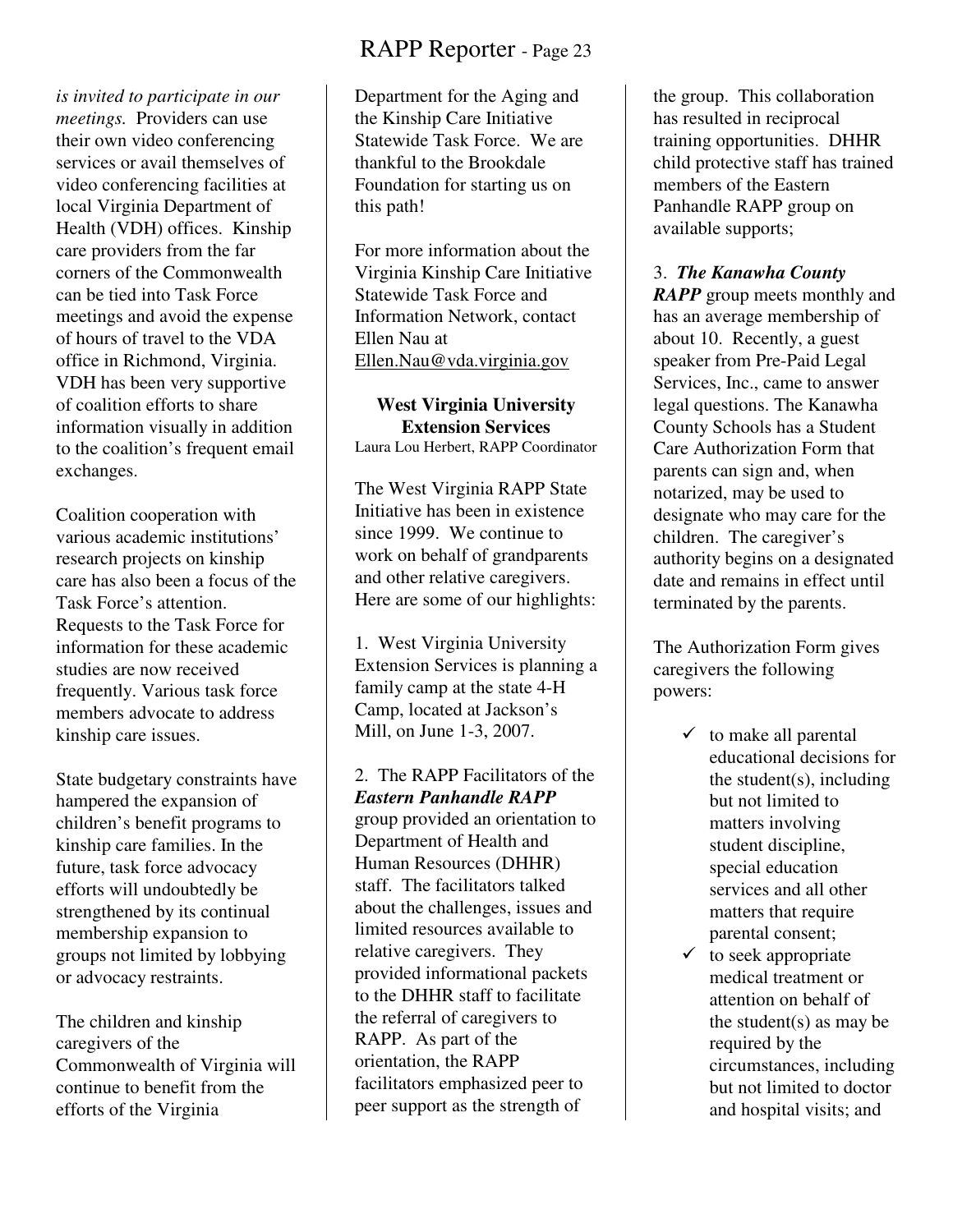- $\checkmark$  to authorize medical treatment or medical procedures in an emergency situation.
- 4. The *McDowell County RAPP*, serves meals as part of their "Supper in A Sack," group meetings. Staff from West Virginia University Extension Services bring the ingredients for a meal, share the recipes for the food and provide some of the ingredients for the relative caregivers to take home. The benefits of this program are enormous. The food is prepared by the families under the supervision of the extension agent. This is an opportune time for the multigenerational families to bond and communicate in a fun setting. All ages love to help with the food preparation from young children, to teens, to middle age adults, to the elderly. Preparation and cleanup is as much fun as the eating!

To find out more about West Virginia's RAPP State Initiative, contact Laura Lou Harbert, LauraHarbert@WVDHR.org

#### **Lutheran Social Service of Minnesota's Adolescent Mental Health Group**  Linda Hammerstein, RAPP Coordinator

Lutheran Social Service of Minnesota's "*GrandFamily Connection"* Service piloted an adolescent mental health group that is now on-going at one of our support group sites. It took quite a few attempts to hit upon the most successful format for the group, but persistence paid off. A clinical approach wasn't popular, nor was a format that required a very narrow age range and committed, timelimited attendance.

What we found works best for our area is to offer an adolescent mental health group concurrently with a caregiver support group. This way, grandparents aren't making an additional outing in their already packed schedules, and the whole family stays in the same building: grandmother in her group, younger children in childcare, and youth in their group.

The one and a half hour session uses a "sandwich format", with the "meat" in the middle. Each session begins with an entering activity --- time for an openended art project with simple, but varied art materials where youth can casually check in with one another and the facilitator and relate anything new.

Next, comes the "meat" - the topic of the evening. Topics have included handling anger, managing stress, earning trust, self-esteem, being proactive in planning for your life, healthy body image, attitudes about money, drug use, handling racism and other unfair treatment as well as communicating with grandparents. I've found that it doesn't work well to be overly devoted to covering what I had planned and that the group seems to meet its participants needs better if we address the concerns that group members introduce. We can always repeat a topic later if it doesn't get sufficiently covered.

We close with something fun, usually a simple game, most often something active since by then they have been still for quite some time. We typically have 4-6 participants, ages 12- 14. It's not a large group at this point, but I think those that do attend, get a lot out of it, and we are confident that it will grow over time.

For more information on LSS' adolescent mental health group, contact Linda Hammerstein at lhamers@lssmn.org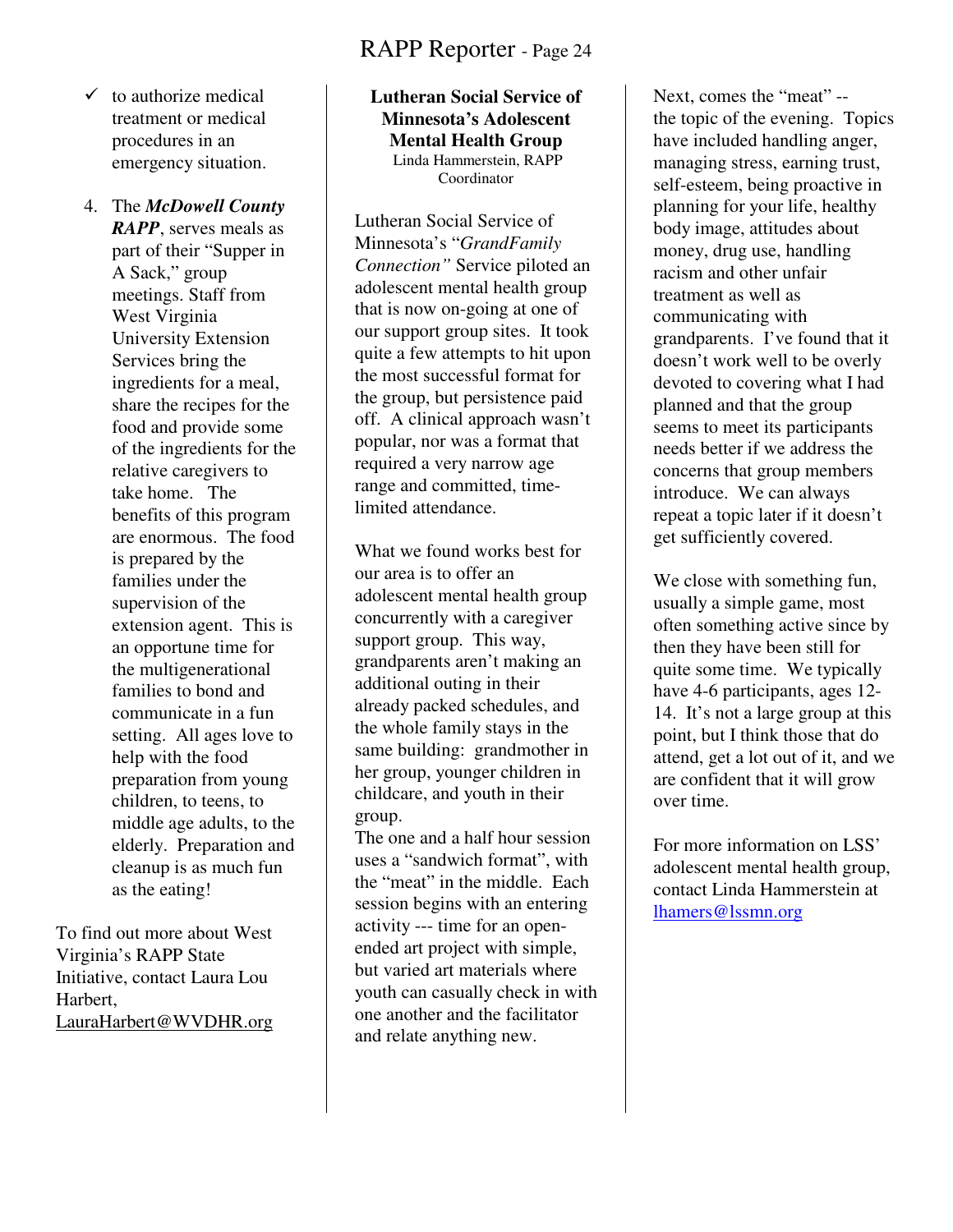#### **Mountain Empire Older Citizen's RAPP Mental Health Program**  Marilyn Maxwell, Executive Director

Mountain Empire Older Citizens, Inc. (MEOC) is located in the Central Appalachian Mountains of the western tip of Virginia and has served as the region's Area Agency on Aging since 1974. In 2002, MEOC expanded its growing intergenerational offerings by becoming the sponsor of the newly organized Southwest Virginia Children's Advocacy Center (CAC). It was because of this expansion of services that MEOC was able to begin addressing the serious mental health problems we were all witnessing among the children and caregivers in our KinCare Program, first established as a Brookdale RAPP in 1999.

Although we believed that we offered a comprehensive array of services to KinCare families in our RAPP program, we realized that the missing piece was mental health treatment services. We had been referring KinCare children to our area community mental health providers for counseling (i.e. case management), but our Kincare program was full of children who had been so traumatized by what they had been through prior to coming to live with their relatives that they needed additional therapeutic interventions. Both the children and the relative caregivers were

suffering. The more our KinCare program expanded, the greater the need for more intensive therapy for children.

It was obvious to us that the more the mental health needs of children increased, the more they also increased for their relative caregivers. Clearly, our existing caregiver support groups were not designed to address the mental health problems we were seeing. Our analysis was that a therapeutic support group or group therapy sessions for caregivers would better address the mental health issues we were witnessing. Based on the severity of the untreated mental health needs prevalent within our KinCare population, we developed a response utilizing the in-house programs and assets of MEOC, mainly our Children's Advocacy Center, our transportation program, our dedication to integrated and intergenerational services, and our large network of community partners.

Our Children's Advocacy Center partnership had identified child abuse treatment services as a needed component and MEOC management was subsequently able to leverage funding to employ and support a Licensed Clinical Social Worker (LCSW)as our CAC Director and Therapist. As a result, KinCare families heretofore absent from our programming were able to benefit from crisis intervention

services and short-term therapy to children who have been sexually and/or physically abused.

By working with the CAC staff and MEOC management, we have developed treatment services for our KinCare children and families. A referral process has been implemented to address the mental health needs of caregivers and children by offering case management and support as well as more intensive therapy. Our CAC Clinical Director modified and adapted several different mental health instruments to develop a "KinCare Behavioral Symptoms Checklist." The CAC Clinical Director trains our KinCare Director to administer the checklist.

Under the direction and guidance of our CAC Clinical Director, the CAC Community Educator directs a therapeutic support group for relative caregivers. The community educator follows a curriculum adapted by our Director of Children's Services from various sources. The therapeutic group meets monthly and has the following goals:

- $\checkmark$  To understand the importance of separation, loss and grief for children who are not living with their parents;
- $\checkmark$  To meet the challenges of caring for children who have witnessed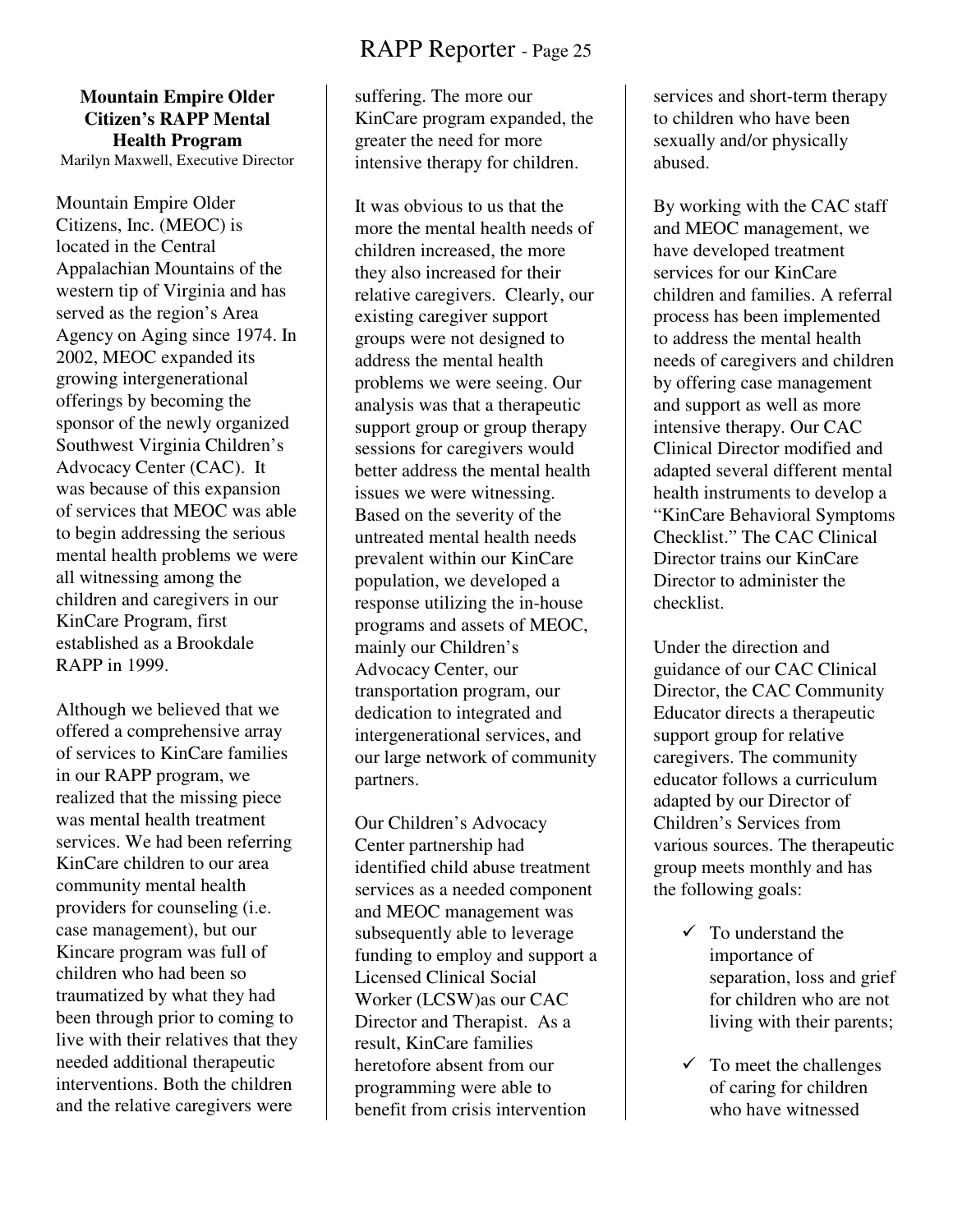violence, have experienced abuse or neglect and need multiple sources of treatment and support;

- $\checkmark$  To understand that disciplinary techniques used with children who have experienced some form of emotional trauma differs from those used with children who have not experienced trauma;
- $\checkmark$  To understand that crisis situations are normal and help caregivers plan for them;
- $\checkmark$  To understand how their own issues of separation, loss and grief over the birth parents affect their coping abilities and those of the children in their care;
- $\checkmark$  To understand and identify how their own health issues and age impacts the child and the family; and
- $\checkmark$  To identify their strengths and look at ways to better care for themselves.

The community educator leads our regular KinCare support groups in addition to our therapeutic group. Furthermore, the Family Advocate Service, a program of our CAC, works with the caregivers of the

children that receive therapy through the CAC. Having the CAC as a MEOC service has been tremendously beneficial for our KinCare Program in general and our mental health program in particular.

We have tried to integrate the Kincare mental health services into our existing structure as much as possible and our referral system as appropriate. We incorporate the costs for funding our KinCare mental health services into the budget of our Department of Children Services. This budget includes all the costs associated with the programs and services of Healthy Families for Southwest Virginia, The Southwest Virginia Children's Advocacy Center and KinCare.

There is still work to be done. Our LCSW needs additional staffing to help her respond to all the requests for treatment. MEOC is seeking additional funding sources as well as looking for a retired LCSW to volunteer to assist in the CAC and with our Kincare mental health program.

Fundraising and grant writing for our Children's Services Department benefits all of the individual initiatives under its umbrella. Examples of shared fundraising and combined funding requests include United Way funding, support from individual donors through a mail solicitation campaign and

support from various local fundraisers.

For the past five years, Virginia's First Lady has hosted very successful fundraising luncheons, dinners and receptions for our Children's Advocacy Center. Applebee's Pancake breakfasts have been another avenue of successful fundraising for us. MEOC's program is both an aging and a children's service and the diverse funding base — Brookdale Foundation, Older Americans Act, Virginia Department of Social Services, National Children's Alliance, Weyerhauser and Thurman Foundations, Children's Miracle Network, Speedway Children's Charity, Wellmont Foundation, local and state governments and local fundraisers --- reflects that. Kincare also benefits from the in-kind services of staff funded with other state and federal sources. MEOC sees Kincare as both a service for children and for their caregivers. If we tried to raise money solely for one initiative, we would not be successful. We therefore combine our fundraising for Kincare under the umbrella of our Departments of Children's Services and Family Support **Services** 

For more information on MEOC's mental health program, contact Karen Gusler at <u>kgusler@meoc.org</u>.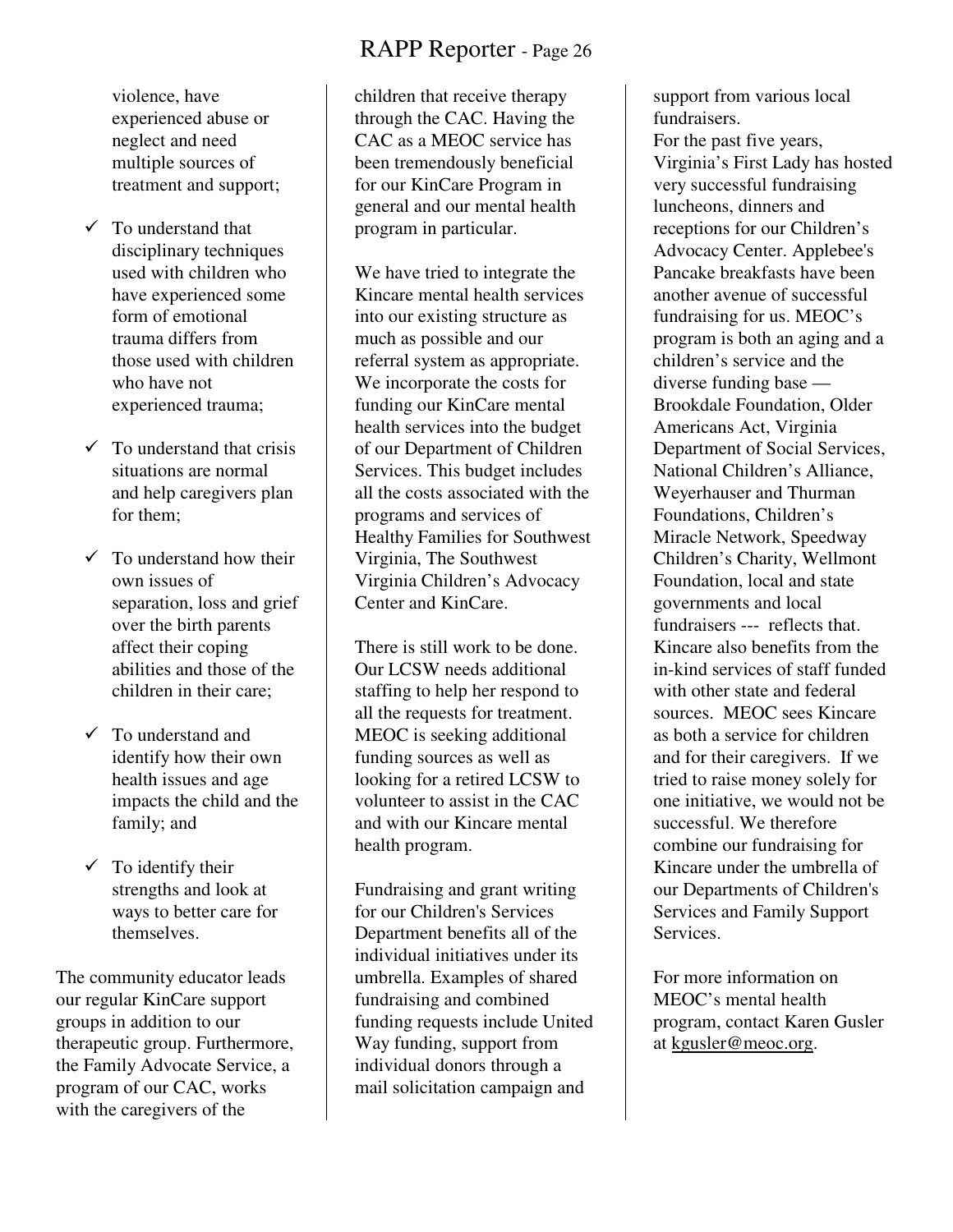**Tips for Educating Policymakers "THE NINE P'S"**  The Children's Defense Fund

**PASSIONATE –** Don't be shy about sharing your passion. You know the love and support you are giving the grandchildren and nieces and nephews you are raising – and the extra help you need. Tell your story and the stories of other caregivers in your communities and states. Explain how even a little bit can help. Praise what is working and be direct about what is not. Let policymakers and their staff feel your passion, excitement and commitment. Help them understand what they can do to help and why it is so important!

#### **PREPARED –**

Homework is key. Remember you are the experts. Have the data ready to make the case for the changes you want. Let your policymakers know how many children, grandparents and other relatives in their states and communities need help. Numbers are important – but not sufficient. Know where your policymakers are coming from. Is she raising a grandchild? Has she been a foster or adoptive parent? Does she sit on the board of AARP or another organization supporting seniors? Think about how you can link her interests to yours. When you get a chance to meet with her, check on how much time you will have so you can pace yourself accordingly. One story, a few facts, a statement

on the benefits of the reforms you are seeking, may be all you have time for. But always be prepared with "your ask" when you leave.

**POLITICAL -** This is political with a small "p." It is not about being a Republican or a Democrat – or an Independent. A good politician knows how to convince the voters that she can do for them what no other candidate can. It is helpful to know what your policymaker stands for so you can help make important links for her. Learn how she voted on proposals for children and families in the past. Check the Voting Scorecard of an organization you respect. Learn whether she is up for re-election. How do the investments in kinship care you want resonate with other concerns in her campaign?

#### WILLING TO **PARTNER –**

Progress isn't made when groups with the same goals come in with competing agendas. Valuable time is wasted. Partnerships are important. Identify those in your community and state and at the national level you can join hands with in advocating for changes that will support children being raised by grandparents and other relatives. Remember that partnering means you have a unified message but it doesn't mean that you always have to do things together. Reach out to both likely and unlikely allies.

**PRAGMATIC –** As many of you know from your experiences in your own states and communities, the public policy process often moves slowly. It may not always go in the direction you want. As you work for change for your children, it is important to be pragmatic – to be realistic about the policy process and the need to compromise on occasion.

**PATIENT –** Educating policymakers takes patience. You have got to think beyond the hurdles you may be facing and willing to wait for the next opportunity. If one strategy doesn't work, try another.

**POLITE –** Never forget to say thank you at each step of the process. You can express your disappointment in a particular action but at the same time urge your policymaker to consider a different position in the future. Sometimes it takes patience to be polite. But, never cross anyone off.

**PERSISTENT –** Stand for what you believe in. You are likely to hear a lot of "Yes, buts" in your contacts with policymakers. Don't let those "buts" become barriers. Don't let your policymakers off the hook. Think of your contacts as the beginning or continuation of relationship rather than just a visit or phone call. Your contacts will build – one on the other – and you often can see behaviors change. Stay in contact when you are home.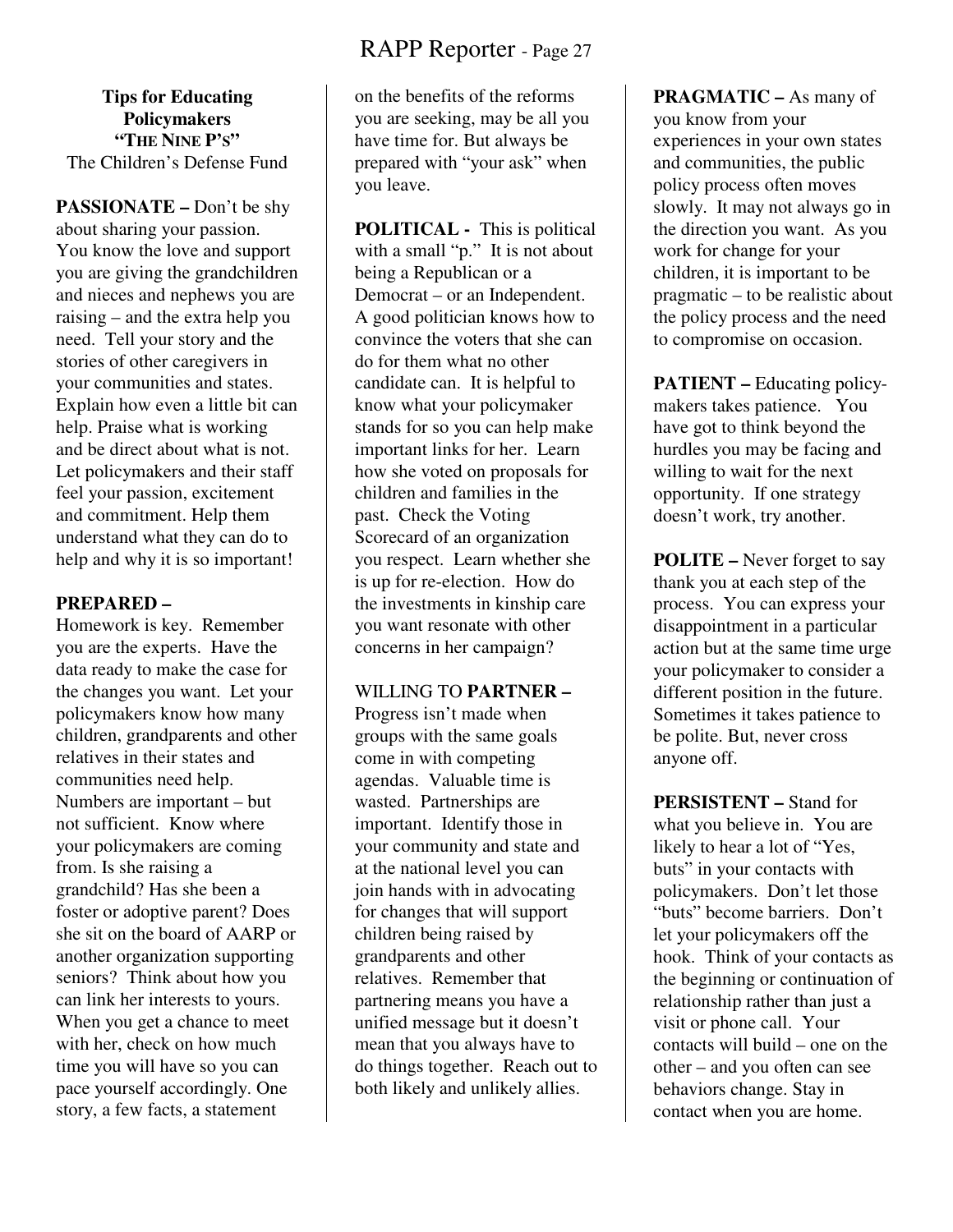Don't let him forget the children.

**PERSEVERING –** Perhaps the most important tip is the need to stick with it. Persevere. Stick to your goal and to be willing to alter strategies as needed to achieve it. Key your eye on the prize – the children and youth you are seeking to help.

*For more tips on educating policymakers, please contact the Children's Defense Fund's Child Welfare and Mental Health Division at 202-662- 3568 or hswope@childrensdefense.org.* 

#### **UPDATES ON OUR NATIONAL PARTNERS**

#### **AARP FOUNDATION**

#### Benefits QuickLINK: Help for Grandfamilies

Benefits QuickLINK is an online benefits screening tool offered by the AARP Foundation that helps adults find out if they, or the children in their care, may be eligible for *10 public benefits for adults and 5 public benefits for children.* Included in the screening results are fact sheets about each benefit with local and state agency contact information as well as live links to online program applications when available. Benefits QuickLINK is free, fast, and easy to use and is powered by Benefits CheckUp, a service of the National Council on Aging.

# RAPP Reporter - Page 28

The Brookdale Foundation's Relatives As Parents Program (RAPP) has become the AARP Foundation's first Benefits QuickLINK National Affiliate!!! That means that this Fall, RAPP will have its own Benefits QuickLINK Organizational Edition designed for use by all RAPP programs and providers. Through this affiliation, all RAPP members will have access to the personalized Benefits QuickLINK Organizational Edition, allowing them to greatly enhance their services to grandfamilies.

Features of the Organizational Edition include the ability to conduct and track public benefit screenings; complete application forms and track application submissions; access to special outreach tools, a print version of the screening questionnaire, and the Medicare RX Application Forms Center where you can review and download Medicare Prescription Assistance program applications. Stay tuned for more information from Brookdale on when you will have access to the RAPP Organizational Edition. In the meantime, RAPPs and other organizations can begin using the public version of Benefits QuickLINK by going to www.aarp.org/quicklink. Interested parties can also sign up to participate in a web demonstration of the tool by going to www.ncoa.org/events/oe.

AARP Foundation Women's Scholarship Program: Offering Scholarships to Grandparents and Other Relatives Raising Grandchildren!

Supported by a generous donation from AARP, the AARP Foundation is offering scholarships to women aged 40 or older of limited financial means that are:

- (1) returning to the workforce after an extended absence;
- (2) in jobs with insufficient pay, benefits or growth opportunities; or
- **(3) grandmothers or other female relatives raising another family member's child/children (with ability to demonstrate significant financial responsibility for those child/children).**

Scholarships will range from \$500 to \$5,000, will be awarded on the basis of demonstrated financial need and merit, and can cover tuition, fees, and books needed for coursework. The actual amount of the scholarship will depend on financial need and the cost of the education sought. The AARP Foundation will award up to 75 scholarships during the first award cycle. Scholarships may be used for any course of study at a public or private, notfor- post-secondary school, including community colleges, technical schools and four-year universities. Funds may be used to pay for tuition and other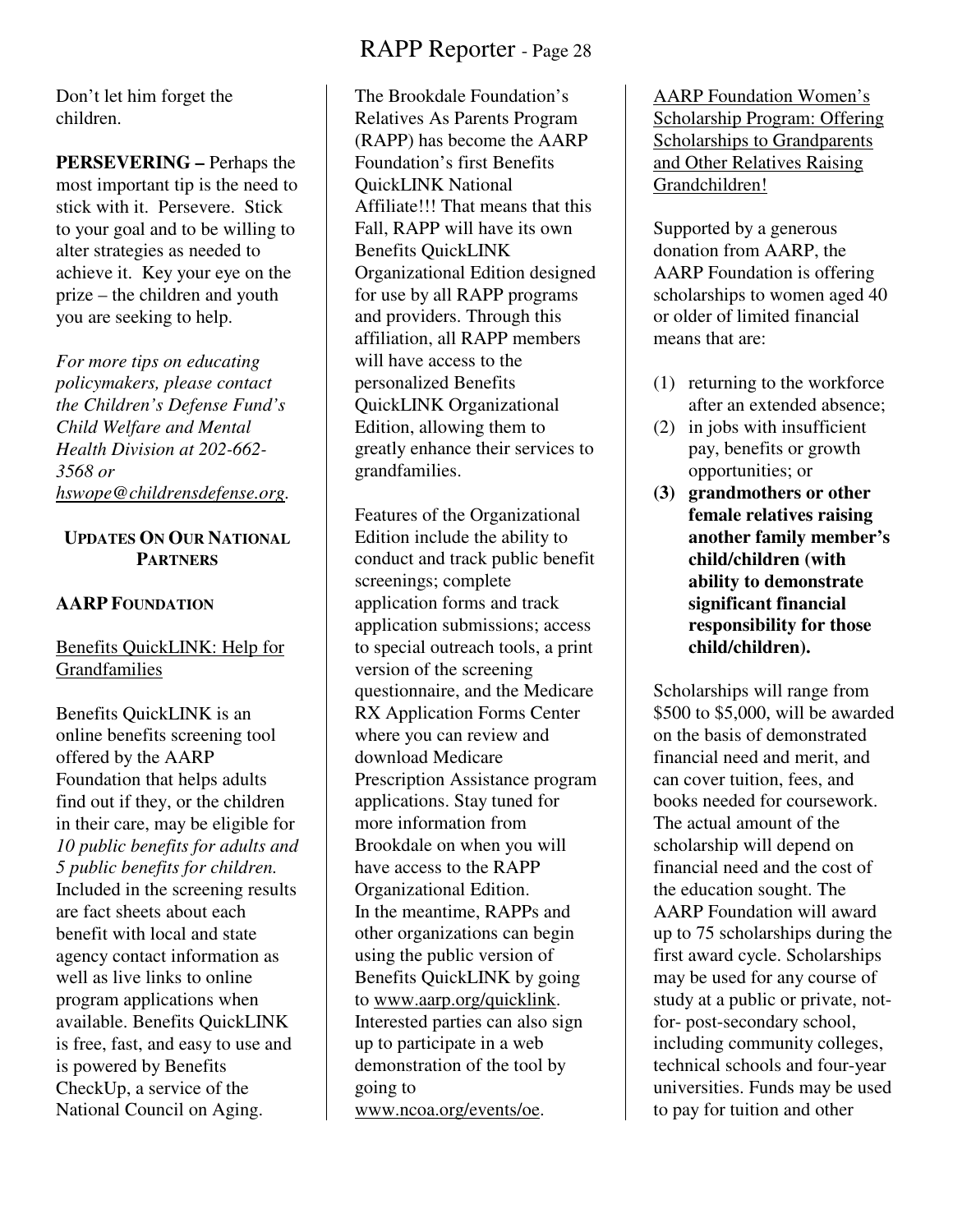related fees, including books. The AARP Foundation will send scholarship funds directly to the authorized educational institution.

The program application may *only* be submitted on-line. The application form and additional information on the scholarship program is available at www.aarp.org/womensscholars hip. The access key is **AFWSP**. The online application requires basic contact information and education, employment and/or community service history. In addition, applicants must answer three short essay questions about: (1) their educational goals; (2) the benefit of the scholarship to themselves and their families or communities; and (3) any significant obstacles they have faced in their lives and how they have overcome them. Completed applications must be submitted **no later than October 31, 2007**. Program **finalists will be notified in November, 2007** at which time additional information may be requested. Our 2007 scholarship **recipients will be notified in January 2008**. Scholarship funds will be made available shortly thereafter.

#### **GENERATIONS UNITED**

Generations United (GU) is a nonpartisan organization that bridges child and aging policy, practice, and research on intergenerational issues at the national, state, and local levels.

# RAPP Reporter - Page 29

RAPPs were well represented as presenters and attendees at  $\rm G$ U's 14<sup>th</sup> International Conference held July 2007. Over 400 people joined for a week's worth of workshops and sessions dedicated to the best in intergenerational practice and policy. Slides and handouts are available at www.gu.org.

You'll also find links to our newest resources at the website, including a report on Latino children in foster care with relatives, updated grandfamilies fact sheets, a seven-minute DVD that promotes multigenerational communities, and a dedicated page on intergenerational housing. The page includes training materials prepared for the US Department of Housing and Urban Development to increase awareness of the unique housing needs faced by grandfamilies.

GU is also excited to begin a partnership with the American Bar Association and the National Conference of State Legislatures to track state legislation impacting grandfamilies. The resulting website will list state legislation that exists or is pending that impacts grandfamilies. Since you may be the first to know when legislation is filed in your state, email gu@gu.org or call 202.289.3979 to share the news.

We'll return the favor when you ask to receive Generations This Week, GU's weekly enewsletter, and Together, GU's magazine.

#### **CHILDREN'S DEFENSE FUND (CDF)**

Included in this reporter is an article, from the Children's Defense Fund, on educating policymakers. See, also, the caregiver resources section below and visit CDF's website,

www.childrensdefense.org for more resources and information.

#### **RELATIVE CAREGIVER RESOURCES**

#### **From AARP: New Publications from the GIC**

The AARP Foundation Grandparent Information Center (GIC) has many FREE resources for grandparents and other relatives raising children – and has just recently published several new ones:

• **15 Minutes to Your Family's Financial Health** (D18862)

A pocket-book sized flipbook that provides helpful information for grandparent and other relatives raising children about money – including credit, debt and identity theft. Includes tips for helping grandchildren learn about money.

• **Benefits QuickLINK for Grandfamilies Affiliates Fact Sheet/Order Form** (D18873)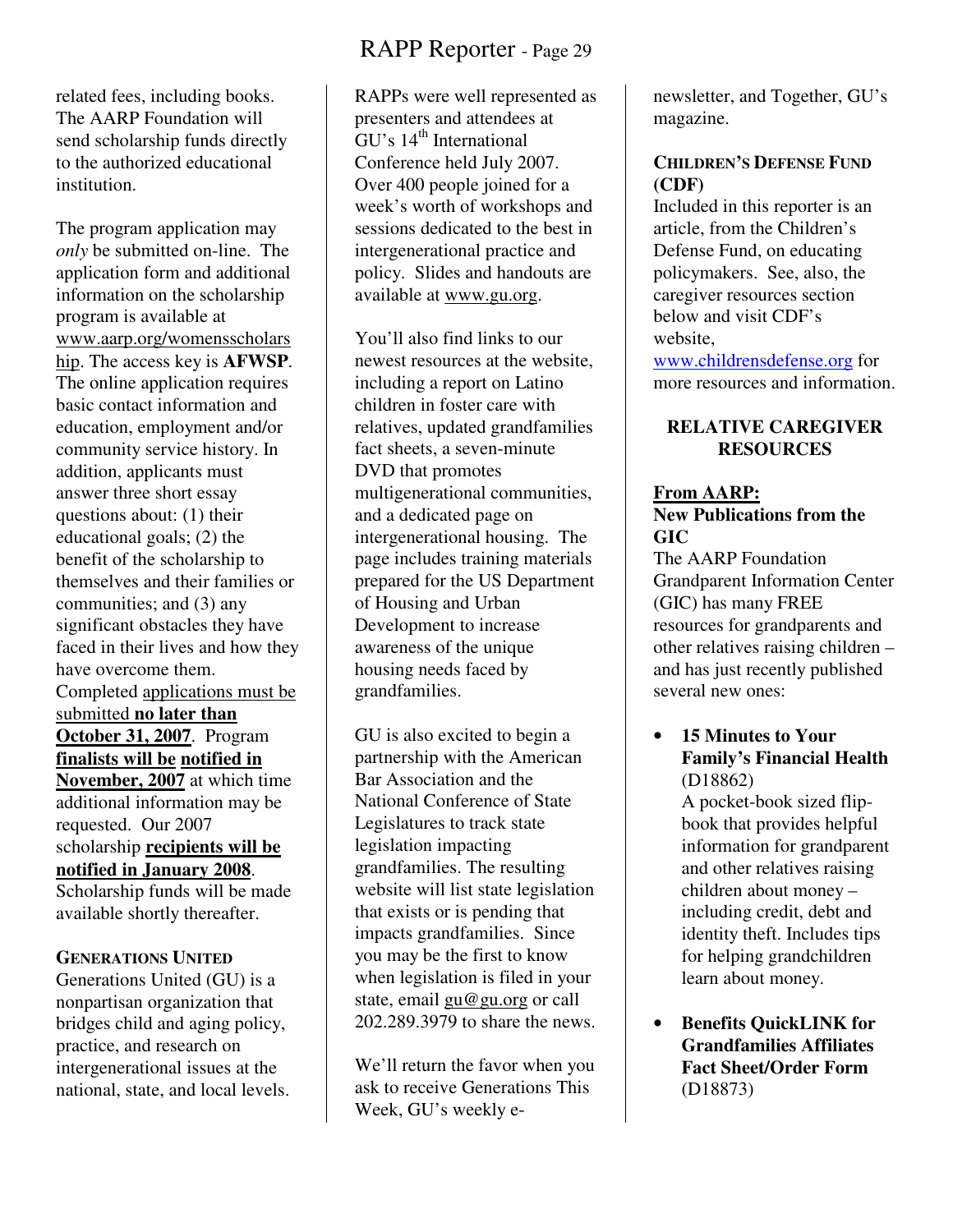An overview of the online tool, Benefits QuickLINK, explaining how it can be used to help grandfamilies access the public and private benefits they may be eligible for. Includes information about how organizations can get involved with Benefits QuickLINK – either by promoting the tool, conducting screenings, obtaining an Organizational Edition, or becoming a National Affiliate. A mail-in order form listing GIC resources is included.

#### • **Benefits QuickLINK for Grandfamilies Promotional Card** (C2359)

A card promoting the Benefits QuickLINK tool for use with grandfamilies. Includes a list of the 10 benefits for adults and 5 benefits for children, as well as the web link for Benefits QuickLINK.

#### • **Time to Care Business Case** (D18872) Information for employers about why they should offer the appropriate family supports to grandparents and other relatives raising children. Includes information about their unique issues and needs, as well as about the resources available to them that employers should know

• **Una Labor de Amor: Abuelos que Crian a sus** 

about.

#### **Nietos – Spanish** *DVD*  (C2301)

A Spanish language DVD about grandparents and other relatives raising children. Includes information about the issues and challenges they face, as well as some of the creative solutions available in many communities, as well as resources offered by AARP Foundation GIC. Excellent outreach/education piece – only 11 minutes long.

#### **Caring for Grandchildren Brochure** (D18234)\*

A general brochure targeting grandparents who provide care for grandchildren on a full-time or part-time basis or professionals and friends who support them. Provides information about what the AARP Foundation has to offer and background info on grandparent issues.

• **Guide to Public Benefits for Grandfamilies** (D18354)\* A guide to public benefits for cash assistance, disabilities, food and home energy, foster care and related supports, health, and tax credits.

\*These two publications are not entirely new, but have both been revised and made bi-lingual You can also order GIC materials from AARP Fulfillment by sending **an email** to fulfillment@aarp.org that includes:

- Your name, mailing address and telephone number, and
- The titles and stock numbers of *each* item and the quantity of each requested.

You can also write to AARP Fulfillment, 601 E St, NW, Washington, DC 20049, or call, toll-free, 1-888-OUR-AARP (687-2277) and provide the above information. Single copies of each of the GIC's publications can be ordered directly from the GIC website at: www.aarp.org/grandparents. Many of the publications listed online are also available for download in PDF format. *Challenges and Opportunities in Children's Mental Health: A View from Families and Youth*  http://nccp.org/pub\_ucr06a.html

*Caring for their Children's Children: Assessing the Mental Health Needs and Service Experiences of Grandparent Caregiver Families*  To access the report visit: http://www.chapinhall.org/articl e\_abstract.aspx?ar= $1427&L2=6$ 1&L3=131

*Kinship Care: Relative Caregivers Speak Out*;

*Kinship Care: Birth Mothers Speak Out,* and

*Kinship Care: Teens and Young Adults Speak Out*, Each tape costs \$85 and can be ordered from: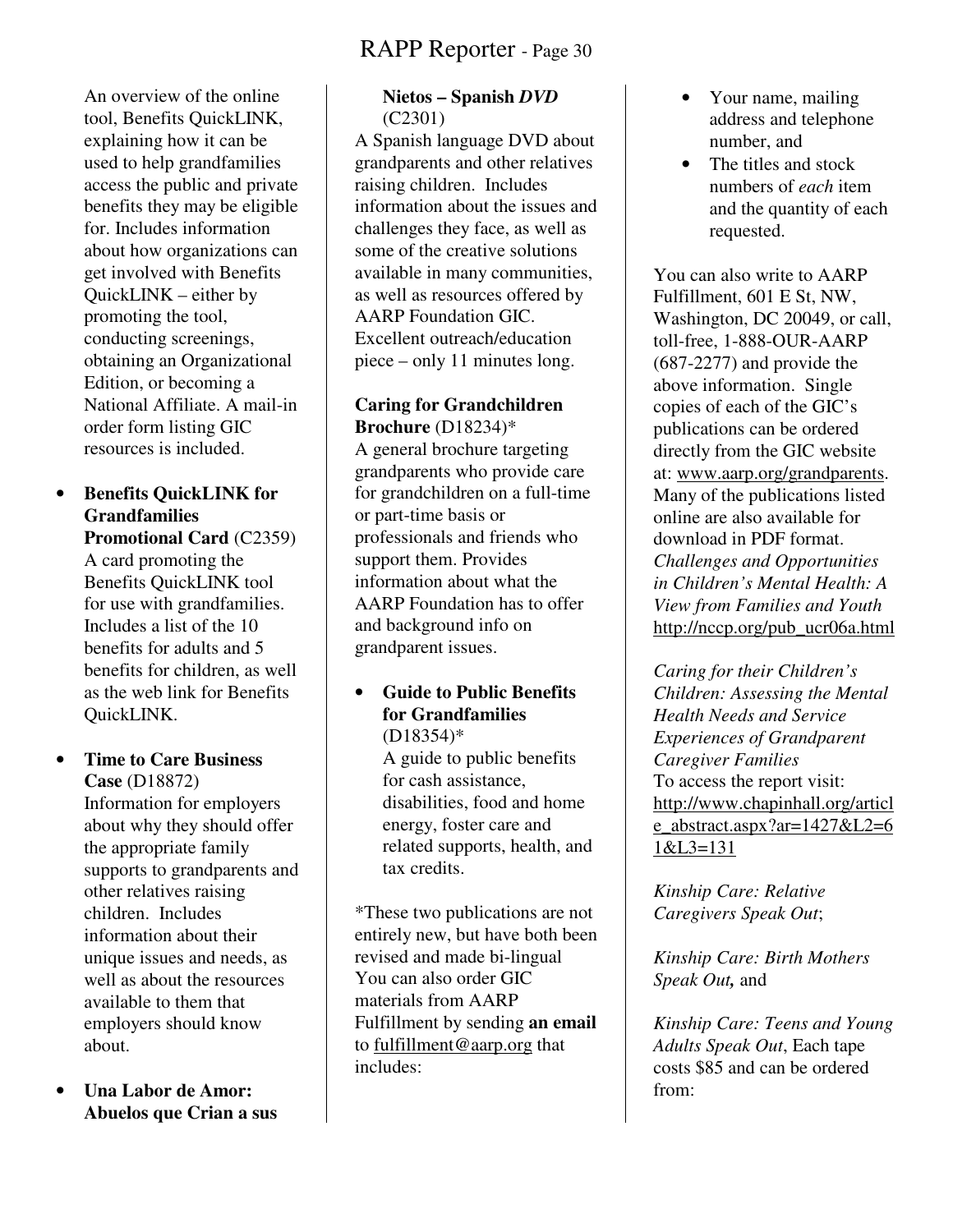Dr. Joseph Crumbley The Pavilion 261 Old York Road Suite 620A Jenkintown, PA 19046 (215) 884-7889 or Fax: (215) 881-7787; E-mail: office@drcrumbley.com or visit his website: www.drcrumbley.com.

*Help youth find financial aid for college or vocational training* Casey Family Programs has published *It's My Life: Financial Aid*, a 30-page resource guide for caseworkers, other child welfare professionals, and all adults who help young people transitioning from foster care get access to financial aid resources. Download both guides or find out how to obtain free printed copies at www.casey.org/Resources/Publi cations/IMLPostsecondaryEd.ht m

*The Adventures of Nana Cat and Her Children*, by Maureen Catherine. For a copy of the order form, visit the Florida Kinship Center's website: http://www.flkin.usf.edu.

#### **From Generations United:**

*Grandparents and Other Relatives Raising Children: Caregiver Support Groups;* and *Grandparents and Other Relatives Raising Children: Housing Needs and Challenges.*  The fact sheets can be downloaded at GU's website, www.gu.org.

In addition, the blueprint from the  $2<sup>nd</sup>$  National Expert Symposium on Grandparents and Other Relatives Raising Children, held on July 2004 is also available. *"Grandparents and Other Relatives Raising Children: The Second Intergenerational Agenda."* The Action Agenda is also available on GU's website, www.gu.org.

*All Children Deserve a Permanent Home: Subsidized Guardianship as a Common Sense Solution for Children in Long-Term Relative Foster Care.* To access the report visit GU's website at: http://ipath.gu.org/documents/A 0//All\_Children\_Deserve\_A\_Pe rmanent\_Home.pdf

*Meth and Child Welfare: Promising Solutions for Children, Their Parents and Grandparents*  To access the document, visit Generation's United's IPath: http://ipath.gu.org/UG\_re12014 37.asp

#### **From The Children's Defense Fund:**

*Summary of the Kinship Caregiver Support Act* and *Checklist of Pending Federal Proposals Affecting Children in the Child Welfare System or At Risk of Coming to the Attention of the System.* These summaries as well as others are available at http://www.childrensdefense.or g. Click on the Child Welfare and Mental Health Research Division.

*Kinship Care Resource Kit for Community and Faith-Based Organizations: Helping Grandparents and Other Relatives Raising Children.* The kit is available online at the CDF website.

*Grandparent's and Other Relative Caregiver's Guides.*  Four guides to help caregivers learn about important issues affecting the children in their care. The four topics are: child care and early education programs; food and nutrition programs; health insurance; and raising children with disabilities. The guides are available online at the CDF website.

*Expanding Permanency Options for Children: A Guide to Subsidized Guardianship Programs.* The guide is also available online at the CDF website.

#### **From LeAnn Thieman: Chicken Soup for the Grandma's Soul**



Chicken Soup for the Grandma's Soul: Stories to Honor and Celebrate the "Ageless" Love of Grandmas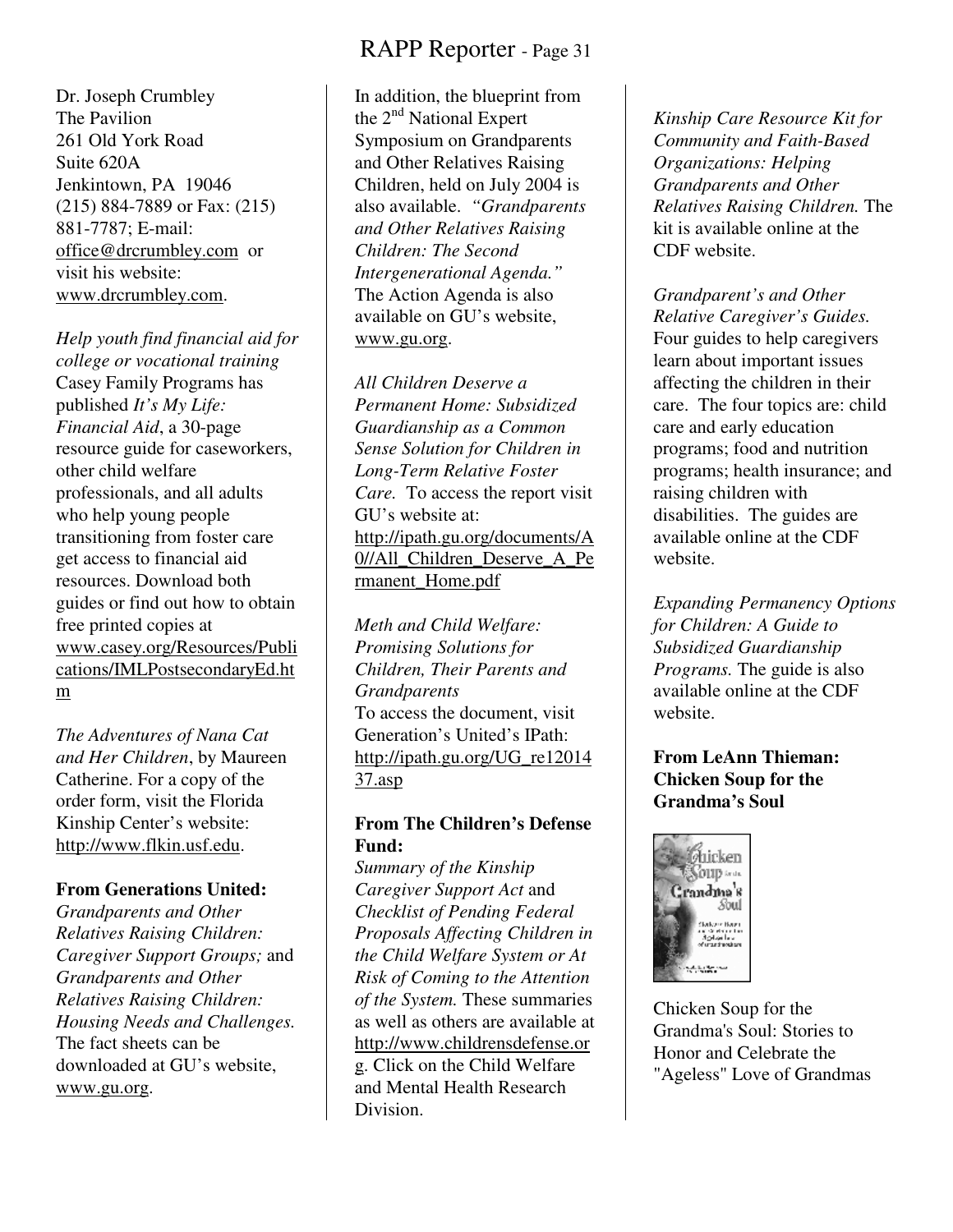#### **Chicken Soup for the Caregiver's Soul**



Over 54 million Americans help care for ailing family members. Millions more lay and professional caregivers selflessly minister to people in homes, daycare, and community services. While often rewarding, this benevolence requires tremendous emotional, physical, and spiritual strength. *Chicken Soup for the Caregiver's Soul, Stories to Inspire Caregivers in the Home, the Community and the World* is written specifically for them.

These and other LeAnn books can be ordered from her website, http://www.leannthieman.com/o

nlineshopping.html.

**From the Brookdale Foundation:** Relatives Raising Children: A Guide to Finding Help and Hope. Marianne Takas.



This book is based upon what long-term relative caregivers (and the family service

# RAPP Reporter - Page 32

professionals who work with them) have learned about raising relative children. It is designed to provide useful information, strategies and ideas to help link relative caregivers to others who can help. 166 pages, Third Edition, 2005. \$6.

#### **Order forms are available on our website: www.brookdalefoundation.org.**

In honor of grandparents across the country, we have included two poems: one from Janet Sainer and one from Rolanda Pyle!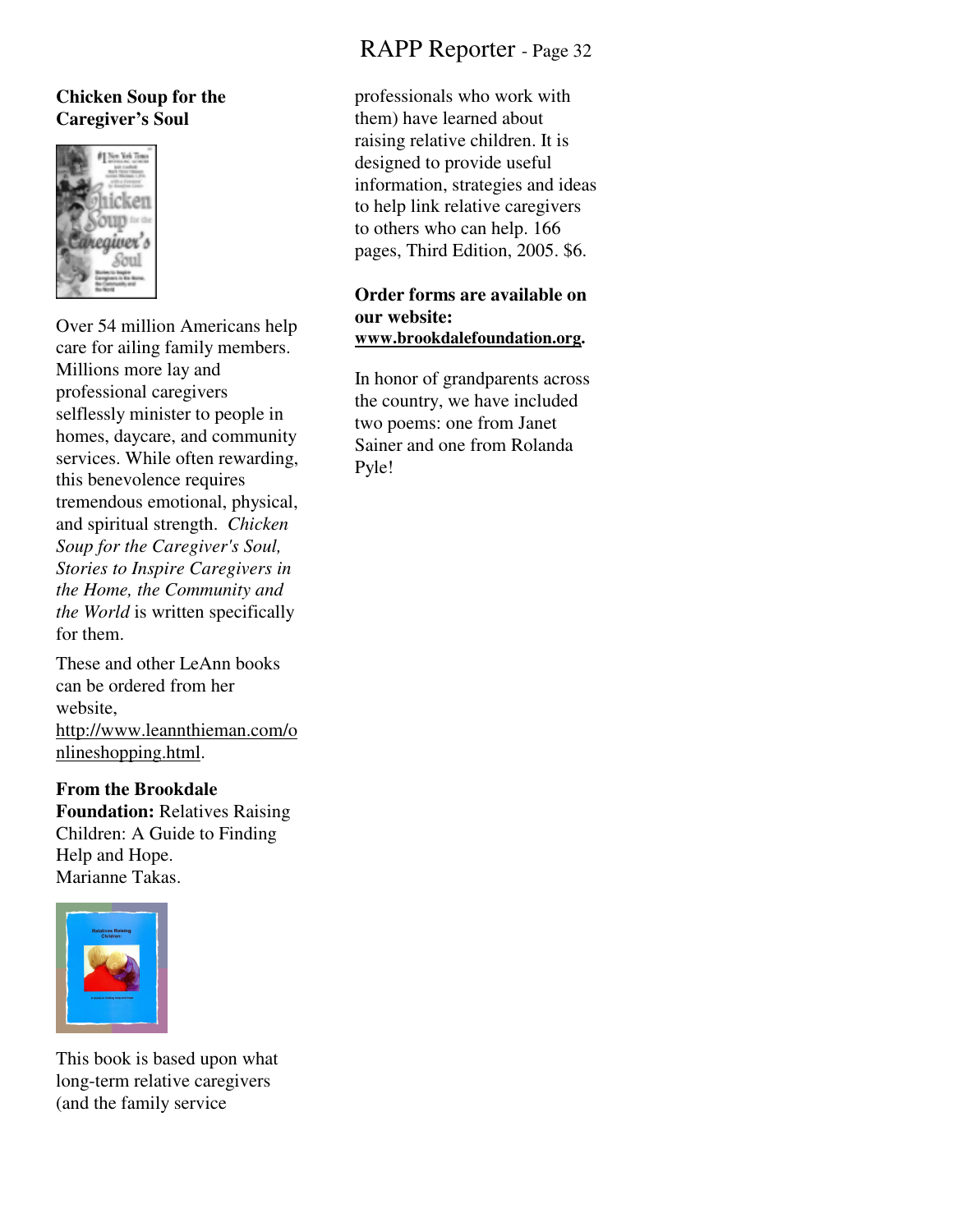

# **The Brookdale Foundation's Relatives as Parents Program (RAPP) Presents: A Tribute to Grandparents Who Are Raising Their Grandchildren By Janet Sainer**

- **G- G**randchildren, to whom you are so devoted
- **R- R**emarkable **R**esourcefulness you show **R**aising your grandchildren
- **A- A**dmiration and **A**ppreciation we have for your **A**chievements and **A**ccomplishments
- **N-N**eeds that are addressed in a **N**o-**N**onsense fashion
- **D-D**etermination; **D**evotion and **D**edication you show to your families
- **P- P**reservation of your families; the **P**roblem Solvers you are and **P**ublic **P**olicy you help shape
- **A-A**wareness you have created as **A**ctive, **A**rdent **A**dvocates
- **R- R**ewarding **R**ole models you are and the **R**espect we have for you
- **E- E**mpowerment you learn that helps **E**nrich the lives of your grandchildren
- **N- N**oteworthy **N**ational recognition you have received and deserve
- **T- T**ough and **T**enacious **T**rainers and **T**eachers that you have become
- **S- S**uperb **S**upportive **S**urrogate parents that you are

*We offer our congratulations to all grandparents (and relative caregivers) for your compassion, caring, commitment and, most of all, the love you bring to your grandchildren. Thank you!* 

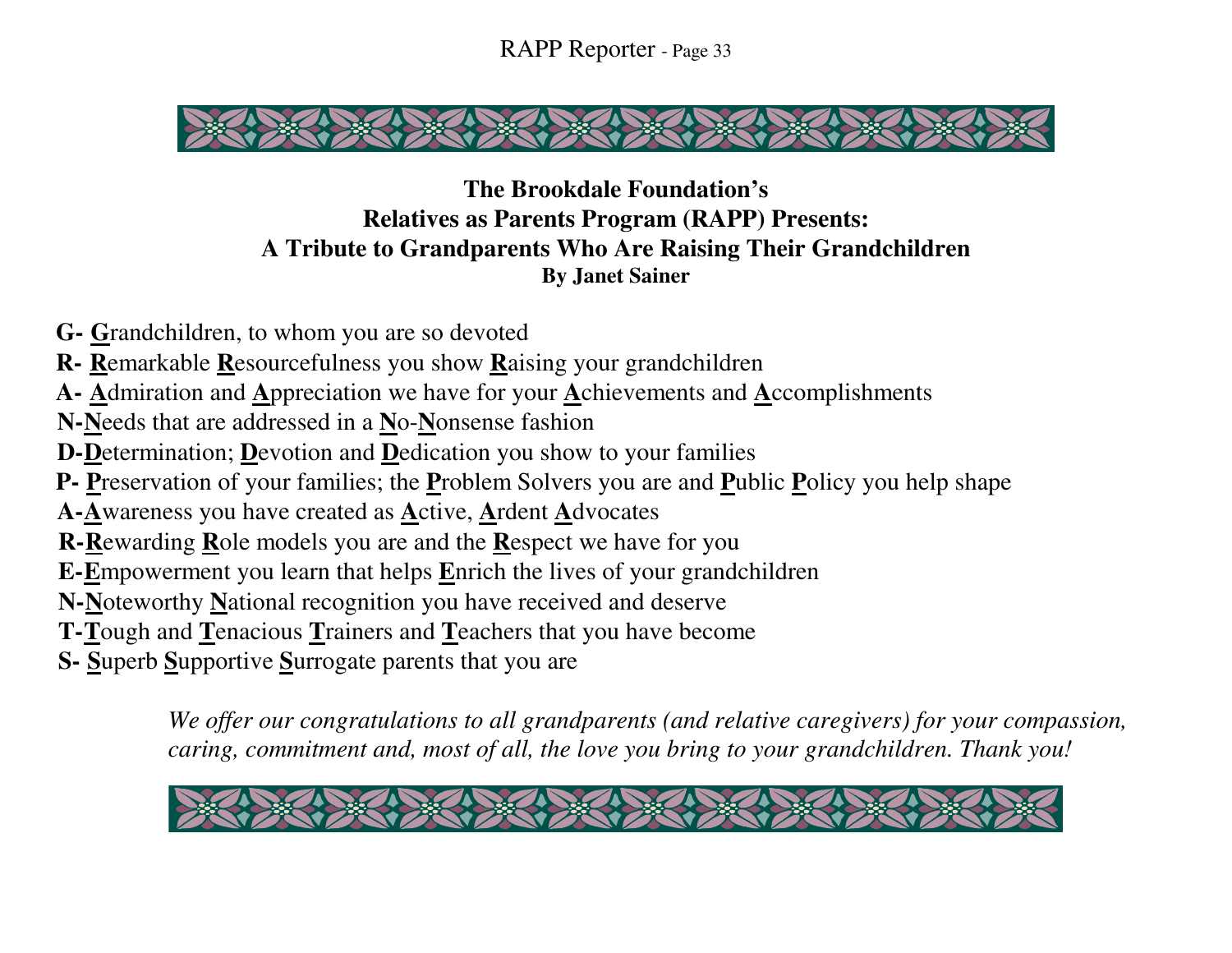#### **Thank You**

A Tribute to Grandparents Raising Their Grandchildren By Rolanda Pyle

We celebrate you for all you've done For caring for your granddaughter and your grandson You took on this awesome task that no one else could do, Because no one loves and cares for your grandchild quite like you.

You had the courage to start all over again Raising your grandchildren at an age when You thought you might retire, travel and rest But the children needed caregivers, and they needed the best.

Some came to you in pampers and most in tears Needing nurturing and someone who cares. Others came as toddlers, exploring the world on the run You couldn't believe this happened – after you thought that you were done.

Still others came at school age, when they needed guidance and direction Science may have you baffled but you are great at giving affection. And some of you have teenagers, oh my, what can I say. Just keep reminding yourself that they won't stay this way.

We know it has not been easy – often quite a heavy load And there have been many bumps along the road You've been misunderstood, labeled and denied the services you need Often criticized and not recognized for your labor or your good deed.

But we are here to honor you who have done so much To change the lives of children with your special touch We thank you grandparents: we thank you once, we thank you twice And know you are appreciated for the rest of your life. Thank you, grandparents